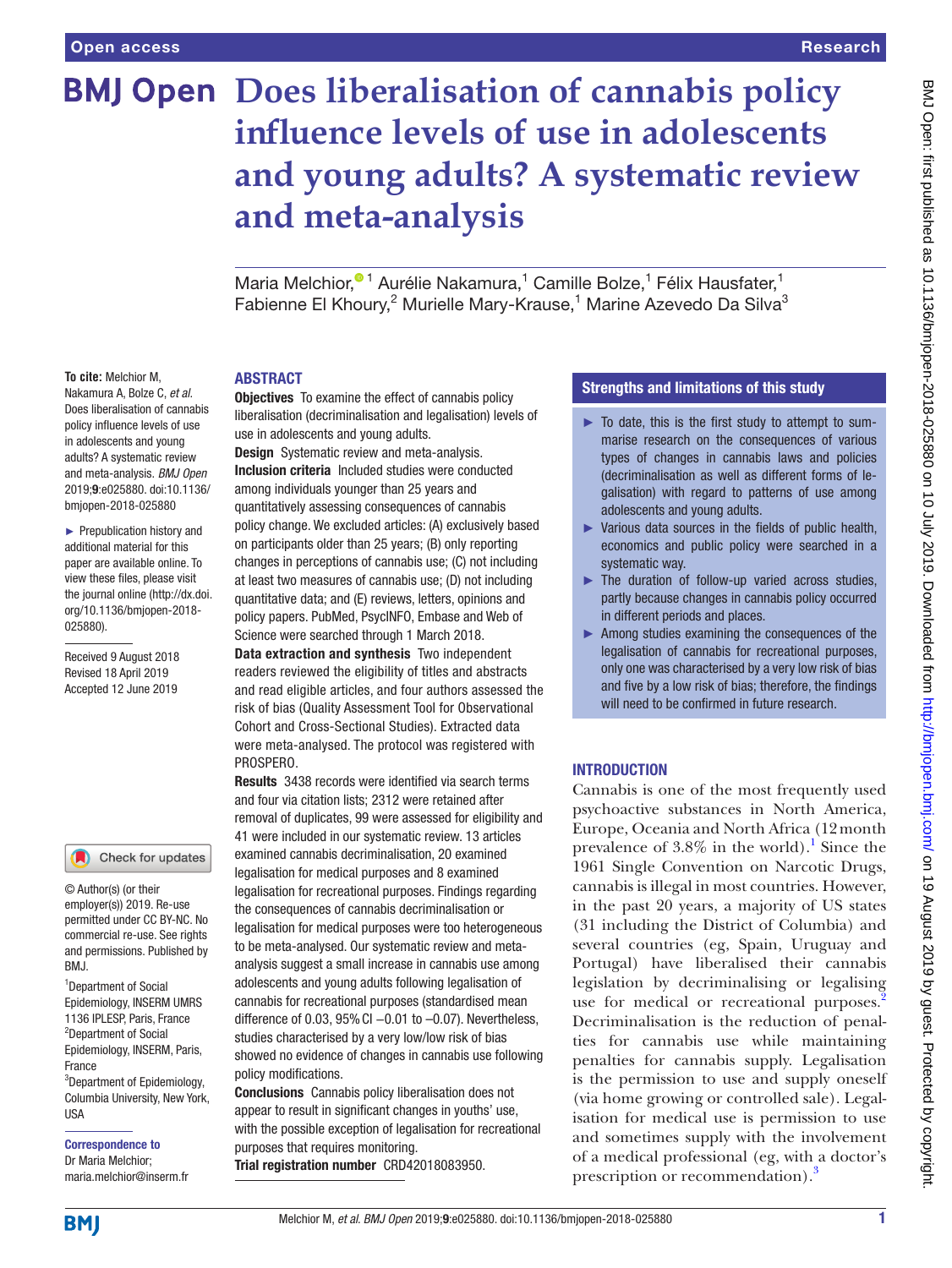In many settings—especially where cannabis is widely used—public support for legalisation is widespread.<sup>45</sup> For cannabis users, decriminalised or regulated access to the substance decreases the legal and criminal risks incurred. Potential collective benefits of cannabis policy liberalisation include: (A) reduced law enforcement costs, (B) improvements in the quality of the substance used and (C) in case of commercial legalisation, additional tax revenue. [6](#page-11-4)

Still, cannabis is a source of addiction and can have deleterious health consequences in the short and long terms, including impairments in memory and concentration, risk of injury or respiratory problems.<sup>[8](#page-11-6)</sup> Moreover, liberalised access to cannabis could also influence the levels of use of other psychoactive substances (eg, tobacco and alcohol). $9^{10}$  At the same time, there is also evidence that in the USA, the recent increase in opioid use is less marked in states that recently implemented policies liberalising cannabis regulations.<sup>11</sup>

In adults, the liberalisation of cannabis policy has been followed by increases in levels of heavy cannabis use. $12-15$ This may be driven by reductions in the perceived risks, $^{16}$  $^{16}$  $^{16}$ price decreases, as well as increases in cannabis availability. $1315$  However, in adolescents who may be especially vulnerable to the negative consequences of cannabis, $\overline{3}$ the impact of policy liberalisation is unclear.<sup>[13](#page-11-11)</sup> As additional US states and European countries are considering liberalising cannabis legislation, there is need to evaluate the potential public health consequences of such policy change.

The objectives of this study were to gain better understanding of the influence of changes in cannabis policy on patterns of use among adolescents and young adults. Youths are a high-risk group in terms of illegal substance use and may be especially sensitive to changes in policy; at the same time they may also be especially vulnerable to the biological, psychological and behavioural consequences of cannabis. Data published before 1 March 2018 on this topic were systematically reviewed and meta-analysed.

#### **METHODS**

#### Search strategy

Following Preferred Reporting Items for Systematic Reviews and Meta-Analyses (PRISMA) guidelines,<sup>[17](#page-11-12)</sup> we conducted a systematic review of studies testing quantitative differences in cannabis use among adolescents and young adults before and after policy change, published prior to 1 March 2018.

Specifically, the following search terms were introduced in PubMed, Web of Science, Embase and PsycINFO: (law\* OR decriminalisation OR legalisation) AND (cannabis OR pot OR weed OR marijuana OR grass) AND (young OR youth OR adolescen\* OR teen\* OR school\* OR student). Searches were specified for both MeSH (Medical Subject Headings) terms and text words and were modified to meet the requirements of each database. Only articles in English were identified. All titles

and abstracts were independently screened by two of the authors to determine potential eligibility. Full texts of all potentially eligible studies were read by two of the authors (FH and MADS) and discussed with all other authors in case of disagreement. The protocol was registered in PROSPERO and followed the PRISMA framework.<sup>17</sup> The full search strategy is detailed in online [supplementary](https://dx.doi.org/10.1136/bmjopen-2018-025880)  [material figure 1](https://dx.doi.org/10.1136/bmjopen-2018-025880).

#### Inclusion criteria

To be included, studies had to be conducted among individuals younger than 25 years and quantitatively assess whether cannabis policy change (defined as decriminalisation or legalisation of cannabis use for medical or recreational purposes) as compared with no change or the situation prior to change was associated with changes in cannabis use. This age limit was selected as it is a meaningful cut-off for the potentially negative biological and social effects of cannabis<sup>[7](#page-11-5)</sup> as well as a frequently used upper bound to define young people. We excluded articles: (A) exclusively based on participants older than 25 years; (B) only reporting changes in perceptions of cannabis use; (C) not including at least two measures of cannabis use and which did not make it possible to compare changes between before and after policy change; (D) not including quantitative data; and (E) reviews, letters, opinions and policy papers.

### Patient and public involvement

This research was based on analyses of previously published studies and did not involve direct patient involvement.

#### Risk of bias

In order to judge the quality of studies that were analysed, risk of bias was assessed using the Quality Assessment Tool for Observational Cohort and Cross-Sectional Studies developed by the National Institute of Health [\(https://www.nhlbi.nih.gov/health-pro/guidelines/in](https://www.nhlbi.nih.gov/health-pro/guidelines/in-develop/cardiovascular-risk-reduction/tools/cohort)[develop/cardiovascular-risk-reduction/tools/cohort\)](https://www.nhlbi.nih.gov/health-pro/guidelines/in-develop/cardiovascular-risk-reduction/tools/cohort). Four independent raters evaluated each study (two per article) on up to 11 items including characteristics of the study population, exposure and outcome measurement, time frame adequacy, loss to follow-up (cohort studies; <20% being considered as associated with low bias) and adjustment for confounders. Studies defined as presenting a very low risk of bias had no identified flaws. Studies characterised by a low risk of bias provided insufficient information regarding the study time frame or loss to follow-up (where applicable). Studies considered to present a possible risk of bias were characterised by any of the following: (A) insufficient information about the study population recruitment or follow-up (where applicable), (B) insufficient definition of exposure or outcome,  $(C)$  a study period of  $\leq 1$  year between exposure and outcome or (D) insufficient adjustment for potentially confounding individual or contextual factors. Studies considered to present a probable risk of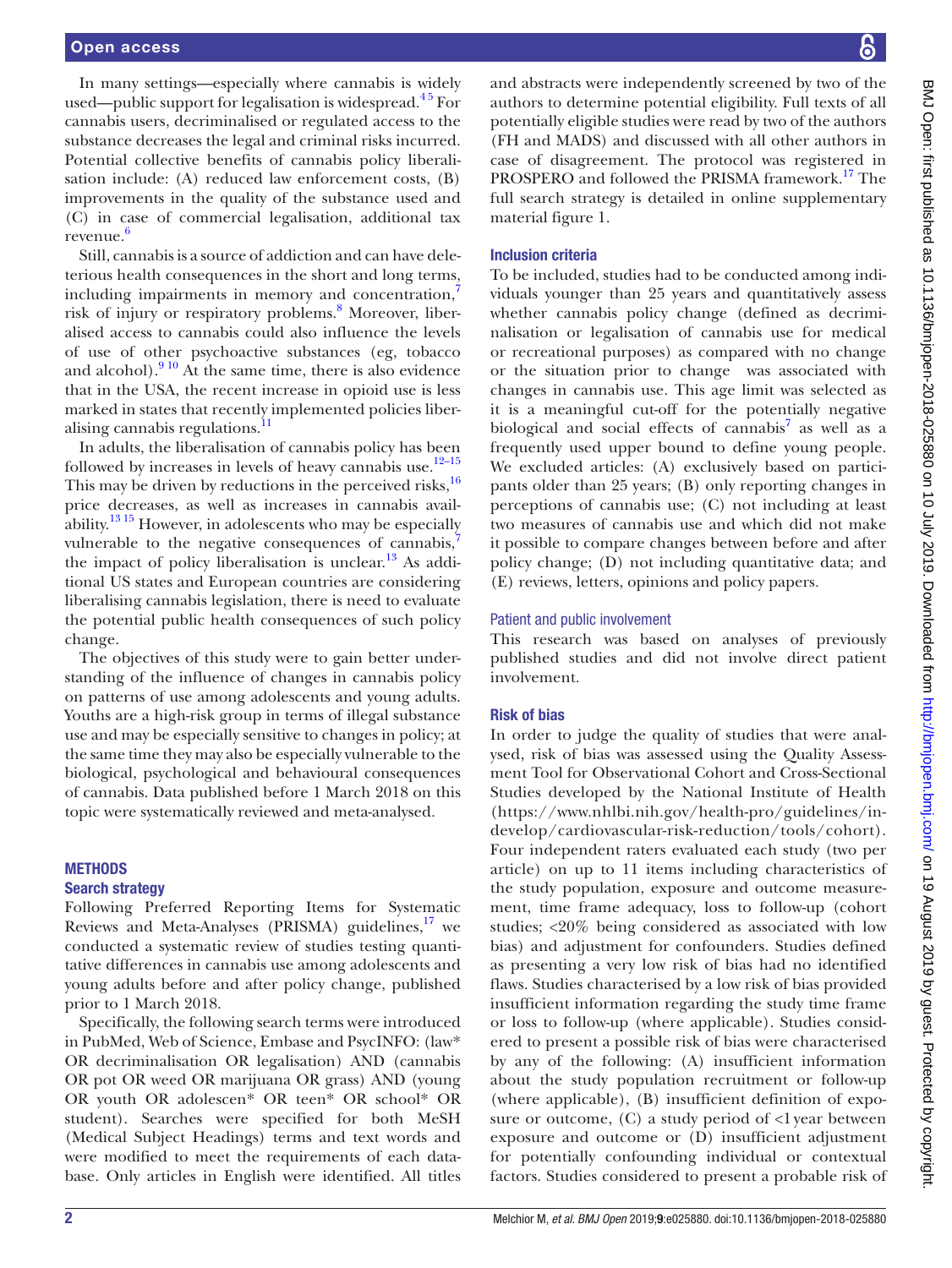bias were characterised by two or more of the risks identified above. Differences in ratings between coders were discussed in joint meetings.

#### Data extraction

A coding sheet was developed to identify: study authors, place of study, type of policy change/studyperiod, participant characteristics (ns), study design, cannabis use measure, statistical methods used/covariates controlled for, key findings and risk of bias.

#### Meta-analysis

To meta-analyse the effects of the liberalisation of cannabis policy on levels of use, we calculated standardised mean differences and associated 95% CIs for each finding using the Practical Meta-Analysis Effect Size Calculator.<sup>[18](#page-11-13)</sup> Effects sizes from different studies were combined into a weighted mean effect size. Each effect size was weighted by the inverse of its variance and then averaged.[19](#page-12-0) Standard meta-analytical procedures suppose the independence of effects. $20$  However, several primary studies provided multiple correlated effect size estimates for the same underlying outcome (eg, 30-day use and 12-month use). To avoid the loss of information resulting from the selection of only one effect size per study, we used the robust variance estimation method, $21$  which makes it possible to handle statistically dependent effect sizes. A fixed effect meta-analysis was undertaken in the absence of significant heterogeneity; otherwise, a random effects model was used. $22$  To test for homogeneity, we computed the Q statistic to determine whether each set of effect sizes shared a common population effect size.<sup>19</sup> To interpret between-study heterogeneity, we used the  $I^2$ statistic; an  $I^2 \le 50\%$  is generally considered to indicate low heterogeneity.<sup>[23](#page-12-4)</sup>

To study whether cannabis use in adolescents and young adults varied as a function of: (1) cannabis decriminalisation, (2) legalisation of cannabis use for medical purposes or (3) legalisation of cannabis use for recreational purposes, we conducted three main meta-analyses.

For each type of cannabis policy change, we also performed a priori hypothesised subgroup analyses, according to study design (cohort vs cross-sectional), study year (<2000 vs  $\geq$ 2000), participants' age (<18 years vs ≥18 years) and the measure of cannabis use (30-day use vs 12-month use). Studies included in this review did not present stratified results based on whether participants were <21 years versus ≥21 years (the legal age for cannabis use in US states that legalised the substance), making it impossible for us to conduct sensitivity analyses using this age cut-off.

Finally, because the results of a meta-analysis can be biased by studies with non-significant results being less likely to be published, we examined publication bias graphically, using a funnel plot. All analyses were performed using STATA V.14.0 and the *robumeta* macro.<sup>24</sup>



<span id="page-2-0"></span>Figure 1 Flow chart showing the screening and selection process of articles selected for the study of the impact of liberalisation of cannabis policy with regard to levels of use in adolescents and young adults.

#### **RESULTS**

The study flow chart [\(figure](#page-2-0) 1) shows our search strategy that resulted in the identification of 41 original research reports to be analysed.

The 41 studies analysed were all published in English: 33 were conducted in the USA,<sup>[10 25–56](#page-11-14)</sup> 3 in Australia,<sup>[57–59](#page-12-6)</sup> 2 in the UK,<sup>[60 61](#page-12-7)</sup> 1 in the Netherlands,<sup>62</sup> 1 in the Czech Republic<sup>63</sup> and 1 internationally.<sup>54</sup> Thirteen studies evaluated the consequences of cannabis decriminalisation[,25–28 37 54 57–63](#page-12-11) 20 studies evaluated the consequences of legalisation of use for medical purposes $10^{29-36}$  38–45 49 53 54 and 8 studies evaluated the consequences of legalisation of use and possession for recreational purposes.<sup>46-48 50-52 55 56</sup> All studies examining the effects of cannabis legalisation (for medical or recreational purposes) were based in the USA.

The reports included were heterogeneous in terms of the populations studied: 21 focused on adolescents  $(12-17 \text{ years})$ ,  $^{25}$   $^{28}$   $^{31}$   $^{33-35}$   $^{38}$   $^{41-44}$   $^{46-50}$   $^{53-55}$   $^{60}$  6 on young adults  $(18-25 \text{ years})^{37-40.52\,56.57.59}$  and 14 included data on both of these groups.<sup>14 26</sup> <sup>27</sup> 29 30 32 36 39 45 51 57 60-62

Among studies conducted in the USA, nine were based on the National Study on Drug Use and Health (NSDUH) conducted by the Substance Abuse and Mental Health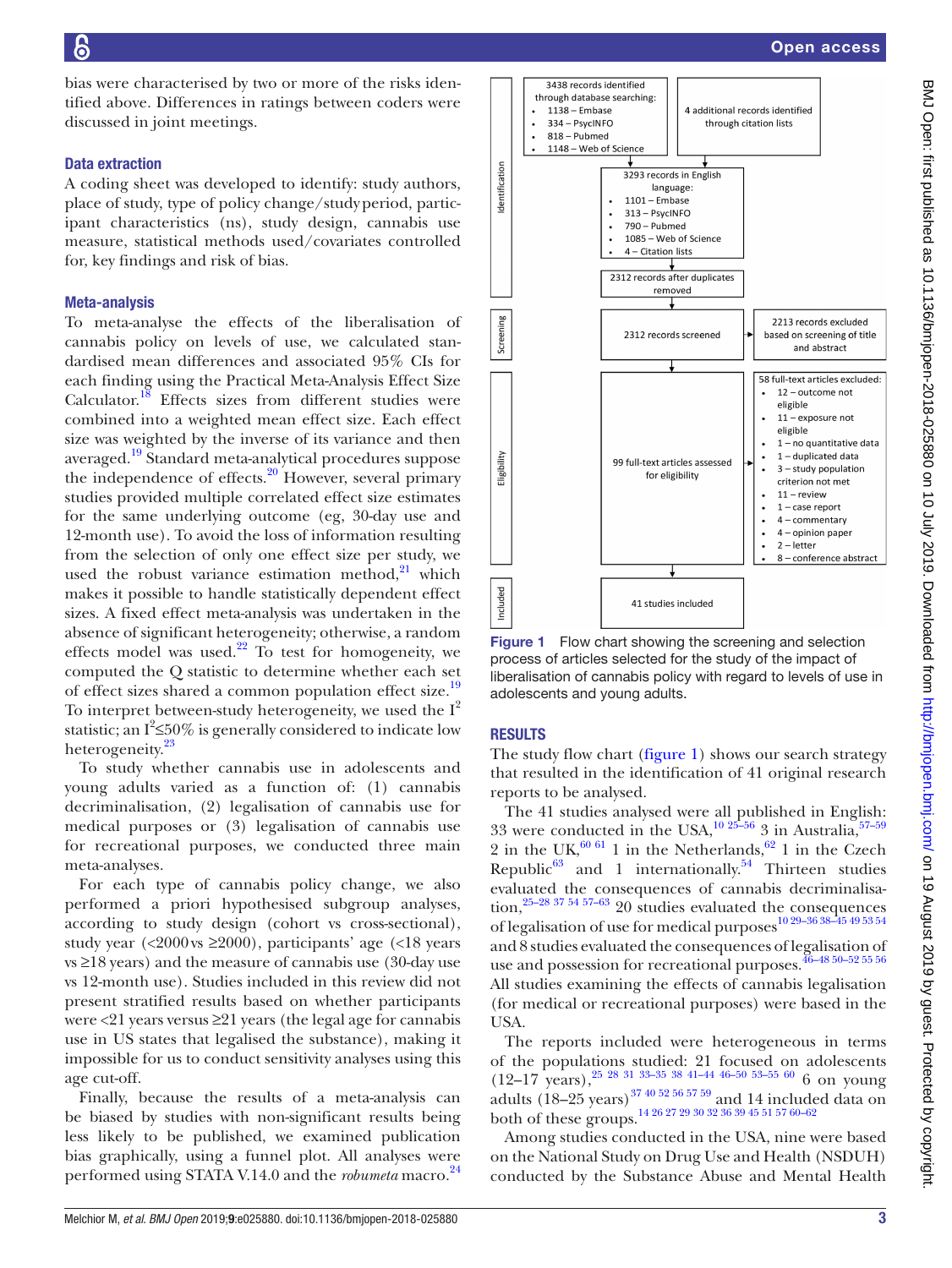Services Administration [\(https://nsduhweb.rti.org/](https://nsduhweb.rti.org/respweb/homepage.cfm) [respweb/homepage.cfm\)](https://nsduhweb.rti.org/respweb/homepage.cfm),  $^{14}$   $^{31}$   $^{32}$   $^{36}$   $^{39}$   $^{42-45}$  seven on the Monitoring The Future study (MTFS; [http://monitoring](http://monitoringthefuture.org/)[thefuture.org/\)](http://monitoringthefuture.org/),<sup>[10 25 28 37 38 41 50](#page-11-14)</sup> four on the Youth Behavioral Risk Surveillance survey (YBRS; [https://www.cdc.](https://www.cdc.gov/healthyyouth/data/yrbs/index.htm) [gov/healthyyouth/data/yrbs/index.htm\)](https://www.cdc.gov/healthyyouth/data/yrbs/index.htm) $33-35/49$  and four on the National Longitudinal Survey of Youths (NLSY79; [https://www.nlsinfo.org/content/cohorts/nlsy79,](https://www.nlsinfo.org/content/cohorts/nlsy79)<sup>26</sup><sup>27</sup> and NLSY97 [https://www.nlsinfo.org/content/cohorts/](https://www.nlsinfo.org/content/cohorts/nlsy97) [nlsy97](https://www.nlsinfo.org/content/cohorts/nlsy97).[33 40](#page-12-14)

Among studies conducted in Australia, two were based on the National Drug Strategy Household Survey [\(http://data.gov.au/dataset/](http://data.gov.au/dataset/national-drugs-strategy-household-survey) [national-drugs-strategy-household-survey\)](http://data.gov.au/dataset/national-drugs-strategy-household-survey).

Thirty-four studies were based on repeated cross-sectional data,<sup>10 25 28 29 31-39 41-45 48-59 61-63</sup> six on longitudinal cohort data<sup>[26 27 40 46 47 60](#page-12-15)</sup> and one on analyses of routine administrative data.[30](#page-12-16) Sample sizes in individual studies ranged from n= $336^{30}$  $336^{30}$  $336^{30}$  to  $>11$  703 100.<sup>[35](#page-12-17)</sup>

Overall, 16 studies were characterised by a very low risk of bias<sup>10 14 31 32 34–36 38 41 44 45 49 50 57 58 62</sup> and 9 by a low risk of bias<sup>[26 27 30 47 48 51–54](#page-12-15)</sup>; in our systematic review, only the results of these investigations were analysed. Given the small number of articles in each category, all studies except those with a high level of bias were meta-analysed. In additional analyses, we verified that findings were stable when studies characterised by probable bias were excluded.

#### Decriminalisation of cannabis use

As shown in [table](#page-4-0) 1, among the 13 studies examining the consequences of cannabis decriminalisation, three were characterised by a very low risk of bias.<sup>[57 58 62](#page-12-6)</sup> Two of these—one based in Australia (n=15 468) and the second in the Czech Republic (n=1524), and both conducted among adolescents and young adults—found no evidence of statistically significant changes in patterns of cannabis use following policy change.<sup>57 62</sup> However, one study based in Australia and conducted exclusively among adolescents aged 12–17 years (n=39 0387)—observed a 12% increase in use following cannabis decriminalisation.[58](#page-12-18) We also identified one study characterised by a low risk of bias $^{26}$ conducted in the USA and focusing on 14–21 year olds (n=12 686)—which observed no statistically significant effect of cannabis decriminalisation on youths' use.

Meta-analysing all 13 studies, we observed an  $I^2$  of 99.5%, indicating high heterogeneity. After excluding studies conducted by Williams and Bretteville-Jensen<sup>58</sup> and Miech *et*  $a^{37}$  $a^{37}$  $a^{37}$  (online [supplementary figures 1A,B](https://dx.doi.org/10.1136/bmjopen-2018-025880)), which appeared to be outliers, the  $\mathbf{I}^2$  was reduced to  $99.1\%$ but remained too high to conduct a robust meta-analysis. This was unchanged when the analysis was restricted to cohort study data, study year  $\left( \langle 2000 \rangle \right)$  or  $\geq 2000$ , a particular age group (12–17 years or 18–25 years) or recent cannabis use (30 days).

#### Legalisation of cannabis use for medical purposes

As shown in [table](#page-6-0) 2, 20 studies examined the consequences of the legalisation of cannabis use for medical purposes in the USA from 1996 onwards. Twelve were characterised by a very low risk of bias.<sup>10 31 32 34–36 38 41 44 45 49</sup> Of those, six were based on NSDUH data,[14 31 32 36 44 45](#page-11-15) three on the  $YRBS<sup>34</sup>$ <sup>35</sup> <sup>49</sup> and three on the MTFS.<sup>10</sup> <sup>38</sup> <sup>41</sup> Altogether, six studies (n ranging from  $11453$  to  $11703$   $100$ ) all conducted among adolescents—one additionally including youths aged 18–20years [36](#page-12-20) and one additionally including youths aged 18–25years [45](#page-12-21)—found no statistically significant effect of the introduction of medical cannabis laws.<sup>34–36</sup> 38<sup>44 45</sup> Three of these studies were based on NSDUH data $36\frac{44\frac{45}{10}}{45}$  and two on the YRBS.  $34\frac{35}{10}$  Importantly, both the NSDUH and the YRBS being repeated cross-sectional surveys, the analytical methods used vary across reports in terms of length of follow-up after policy change (from 1 to 9 years), statistical methods (logistic regression, $45$  difference-in-differences $35$  and fixed-effects  $models^{36}$ , as well as covariates. Still, all studies characterised by a very low risk of bias are adjusted for individual demographic characteristics (age, sex and race) as well as contextual factors (at minima a state identifier and the level of cannabis use prior to policy change). In three studies conducted among adolescents, the legalisation of medical cannabis was followed by a decrease in use. $32\frac{4149}{9}$ These three reports were based on different large datasets (NSDUH, $^{32}$  MTFS<sup>41</sup> and YRBS,<sup>[49](#page-12-24)</sup> with ns ranging from 11813 to 973089). Finally, three studies (ns ranging from 11813 to 973089) observed an increase in levels of cannabis use among adolescents (under 18 years) living in a state that passed medical cannabis laws<sup>10 14 31</sup> and one of these observed a similar effect among young adults (ages  $18-25$  years).<sup>14</sup>

Two studies were characterised by a low risk of bias.<sup>30 53</sup> One, based on routine data (Arrestee Drug Abuse Monitoring system, n=336), showed no statistically significant differences in the prevalence of cannabis use (as ascertained by urine tests) among persons seen in hospital emergency departments before and after medical cannabis laws. $30$  The second study reported that among cannabis users recruited via social media (n=2630), the level of cannabis vaping and eating varied with the time since legalisation of medical cannabis—the longer the time since legalisation, the higher the likelihood of use. $53$ 

Importantly, these data indicate that the provisions of laws enabling access to cannabis for medical purposes, such as the amount of cannabis that individuals are allowed to possess and use, the existence of patient registries,[49](#page-12-24) the proportion of dispensaries per inhabitant, the authorisation of home cultivation or concomitant laws making it legal to use cannabis for recreational purposes, [53](#page-12-25) are influential and should be systematically reported by researchers examining the effects of cannabis policies.

Meta-analysing all 20 studies, we observed an  $I^2$  of 100%, indicating high heterogeneity. After excluding the studies conducted by Wen *et*  $a\overline{l}^{36}$  $a\overline{l}^{36}$  $a\overline{l}^{36}$  and Harper *et*  $a\overline{l}^{32}$  which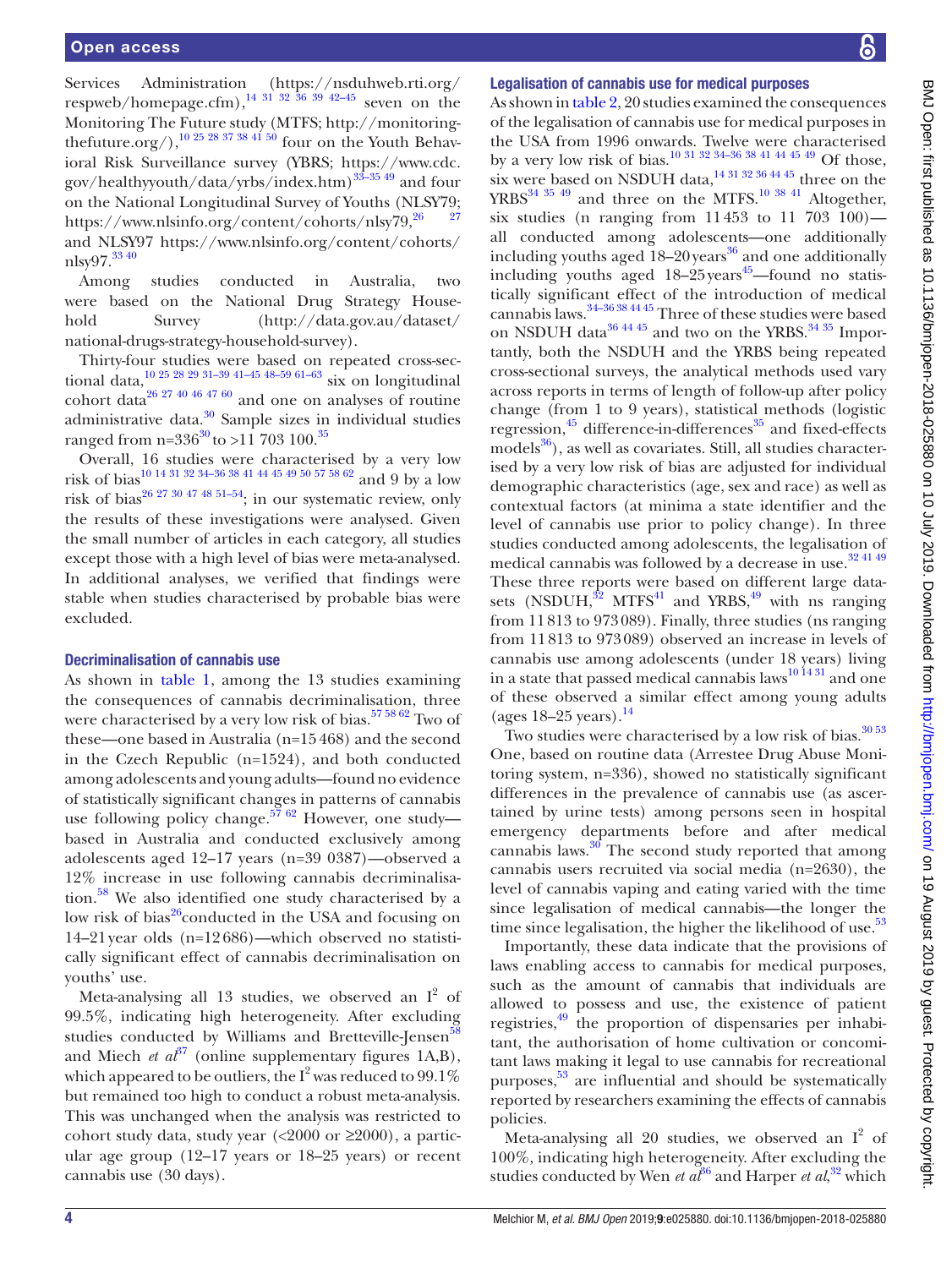| <b>Table</b>                         |                                                                                                                                                                  |                                                                                  |                                                                                                                                                                      |                                                     | Studies examining cannabis use levels in adolescents before and after decriminalisation of cannabis possession (1981-2017) |                                                                                                                                                                                                                                          |                                                                                                                        |                                                    |
|--------------------------------------|------------------------------------------------------------------------------------------------------------------------------------------------------------------|----------------------------------------------------------------------------------|----------------------------------------------------------------------------------------------------------------------------------------------------------------------|-----------------------------------------------------|----------------------------------------------------------------------------------------------------------------------------|------------------------------------------------------------------------------------------------------------------------------------------------------------------------------------------------------------------------------------------|------------------------------------------------------------------------------------------------------------------------|----------------------------------------------------|
| Study                                | Place of study                                                                                                                                                   | change/study period<br>Type of policy                                            | characteristics/n<br>Participant                                                                                                                                     | Study design                                        | Cannabis use measures<br>(frequency/period)                                                                                | Statistical methods/<br>covariates                                                                                                                                                                                                       | Key findings/effect<br>size                                                                                            | Rater 1 (R1);<br>rater 2 (R2)<br>(710)             |
| Johnston et al <sup>25</sup>         | change)+North Carolina,<br>Minnesota, Ohio (early<br>Missouri (late change)<br>versus states with no<br>California, Maine,<br>decriminalisation.<br>New York and | cannabis possession<br>Decriminalisation of<br>in 1975 and 1976.                 | Monitoring the Future<br>12th grade students<br>participating in the<br>per year.<br>surveys (MTFS)/<br>n~99000                                                      | Cross-sectional<br>survey (1975–<br>1980).          | 30 days and daily use.<br>12 months,                                                                                       | Comparisons of prevalence<br>rates.                                                                                                                                                                                                      | 0.0003 to 0.127; 30-<br>0.191 (unadjusted).<br>day use: d=0.125,<br>95% CI 0.059 to<br>d=0.06, 95% CI<br>12-month use: | 8.1. Possible.<br>Average:<br>R2: 8.1.<br>R1: 8.   |
| Thies and<br>Register <sup>26</sup>  | North Carolina, Ohio and<br>Nebraska, New York,<br>Minnesota, Missouri,<br>Alaska, California,<br>Colorado, Maine,<br>Oregon.                                    | cannabis possession<br>Decriminalisation of<br>1976-1979.                        | Study of Youths 1979<br>Longitudinal<br>participating in the<br>14-21 year olds<br>$/n = 12686.$<br>National<br>(NLSY)                                               | Cohort study with<br>follow-up in 1984<br>and 1988. | 30-day use.                                                                                                                | context regarding underage<br>church attendance, marital<br>status, urban setting; legal<br>models controlled for sex,<br>Squares (OLS) regression<br>race, parental education,<br>own education, income,<br>Ordinary Least<br>drinking. | 1984: d=0.05, 95% CI<br>95% CI-0.03 to 0.16<br>$-0.02$ to $0.14$ ;<br>1988: d=0.06,<br>(unadjusted).                   | Average: 9.<br>R1: 9.<br>R2: 9.<br>Low.            |
| McGeorge and<br>Aitken <sup>56</sup> | Australian Capital<br>Territory versus<br>Melbourne.                                                                                                             | cannabis possession,<br>use and cultivation in<br>Decriminalisation of<br>1992.  | University and<br>students at Australian<br>Melbourne University<br>Third-year university<br><b>National</b><br>$/n = 903.$                                          | Cross-sectional<br>survey (1994).                   | 12-month use.                                                                                                              | $\chi^2$ statistics.                                                                                                                                                                                                                     | $d = 0.21$ , $95\% - 0.02$ to<br>0.45 (unadjusted).                                                                    | Average: 5.5.<br>Probable.<br>R2: 4.5.<br>R1: 6.4. |
| MacCoun and<br>Reuter <sup>61</sup>  | The Netherlands.                                                                                                                                                 | legalisation in 1984.<br>Decriminalisation<br>1976 followed by<br>of cannabis in | participating in a school-<br>(Monitoring the Future)/<br>based survey (Trimbos)<br>same age in the USA<br>versus youths of the<br>16-18 year olds<br>$n - 115000$ . | sectional surveys:<br>Repeated cross-<br>1970-1996. | Lifetime use.                                                                                                              | Comparison of prevalence<br>rates                                                                                                                                                                                                        | 95% CI -0.26 to -0.19<br>versus USA: d=-0.23;<br>The Netherlands<br>unadjusted).                                       | Average: 8.2.<br>Possible.<br>R1: 8.1.<br>R2: 8.2. |
| Pacula <sup>27</sup>                 | North Carolina, Ohio and<br>Nebraska, New York,<br>Minnesota, Missouri,<br>Alaska, California,<br>Colorado, Maine,<br>Oregon.                                    | cannabis possession<br>Decriminalisation of<br>1976-1979.                        | participating in the NLSY/<br>14-21 year olds<br>$n = 8008$ .                                                                                                        | Cohort study with<br>follow-up in 1984.             | 30-day use.                                                                                                                | expected years of schooling<br>marital status, employment<br>Two part model controlled<br>for sex, age, race, number<br>status, alcohol use; legal<br>of siblings, urban setting<br>academic achievement<br>illegal activity; parents'   | d=0.0179, 95% Cl<br>$-0.038$ to 0.0008.                                                                                | Average: 9.1.<br>R1:10.0<br>R2: 8.1.<br>Low.       |

 $\epsilon$ 

Continued

Continued

drinking age.

drinking age.

unemployment and alcohol

nomo ori monitori<br>alcohol use, state-level hours of work, income,

status, alcohol use; legal context regarding alcohol use, crime level, beer and cigarette taxes.

context regarding alcohol<br>use, crime level, beer and

<span id="page-4-0"></span>DiNardo and DiNardo and<br>Lemieux<sup>[28](#page-12-29)</sup>

California, Colorado, Maine, Minnesota, Mississippi, Nebraska, New York, North Carolina, Ohio and Oregon.

California, Colorado,<br>Maine, Minnesota,<br>Mississippi, Nebraska,

New York, North<br>Carolina, Ohio and

Decriminalisation of cannabis possession 1976–1979.

Decriminalisation of<br>cannabis possession<br>1976–1979.

12th grade students participating in the MTF

12th grade students<br>participating in the MTF<br>/n~165 000.

Cross-sectional survey (1980– Cross-sectional<br>survey (1980–<br>1989).

30-day use.

30-day use. Structural regression model

controlled for sex, age, race, parental education, weekly hours of work, income, alcohol use, state-level unemployment and alcohol

Structural regression model controlled for sex, age, race, parental education, weekly

cigarette taxes.

d=−0.08, 95%CI −0.12 to −0.05.

d=-0.08, 95% CI<br>-0.12 to -0.05.

R1: 7.7. R2: 7.7. Average: 7.7. Possible.

Possible.

/n~165000.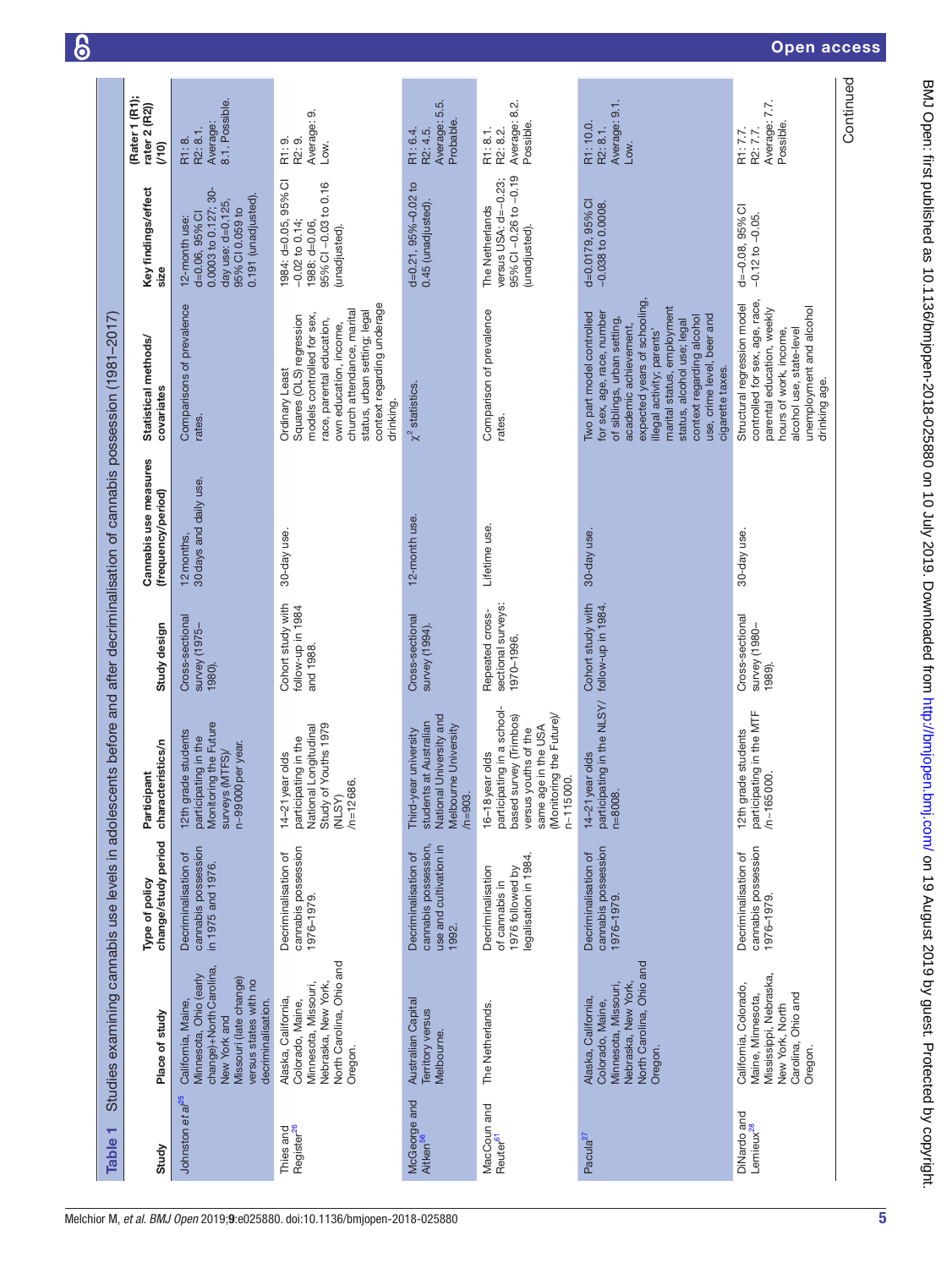| Table <sub>1</sub>                                   | Continued                                                                                                                                  |                                                                                                                                   |                                                                                                       |                                                                                     |                                                      |                                                                                                                                                                                                       |                                                                                                                                                                                                                                                                |                                                    |
|------------------------------------------------------|--------------------------------------------------------------------------------------------------------------------------------------------|-----------------------------------------------------------------------------------------------------------------------------------|-------------------------------------------------------------------------------------------------------|-------------------------------------------------------------------------------------|------------------------------------------------------|-------------------------------------------------------------------------------------------------------------------------------------------------------------------------------------------------------|----------------------------------------------------------------------------------------------------------------------------------------------------------------------------------------------------------------------------------------------------------------|----------------------------------------------------|
| Study                                                | Place of study                                                                                                                             | change/study period<br>Type of policy                                                                                             | characteristics/n<br>Participant                                                                      | Study design                                                                        | Cannabis use measures<br>(frequency/period)          | Statistical methods/<br>covariates                                                                                                                                                                    | Key findings/effect<br>size                                                                                                                                                                                                                                    | (Rater 1 (R1);<br>rater 2 (R2)<br>(710)            |
| Williams <sup>57</sup>                               | Territory and Northern<br>decriminalising states.<br>Territory versus non<br>Australian Capita                                             | cannabis possession<br>Decriminalisation of<br>use and cultivation<br>between 1988 and<br>1998.                                   | 14-25 years, Australian<br>National Drug Strategy<br>Household Survey<br>$/n = 15468.$<br>(NDSHS)     | (1988, 1991, 1993,<br>sectional surveys<br>1995 and 1998).<br>Repeated cross        | 12-month use.                                        | capital city residence and<br>decriminalisation regime.<br>Ordered probit model<br>ethnicity, educational<br>dependent children,<br>age, marital status,<br>level, employment,<br>controlled for sex, | $-0.102$ to 0.192<br>d=0.04, 95% CI                                                                                                                                                                                                                            | Average: 9.6.<br>Very low.<br>R1: 9.2.<br>R2: 10.  |
| Williams and<br>Bretteville-<br>Jensen <sup>58</sup> | decriminalising states.<br>Territory and Western<br>Australia versus non-<br>Territory, Northern<br>Australian Capital<br>South Australia, | cannabis possession,<br>Decriminalisation of<br>use and cultivation<br>between 1987 and<br>2004.                                  | 20-40 year old lifetime<br>participating in the<br>Australian NDSHS<br>/n=39087.<br>users of cannabis | (1998, 2001, 2004,<br>sectional surveys<br>Repeated cross-<br>2007 and 2010).       | Age at initiation.                                   | Difference-in-differences with<br>controlled for sex, education,<br>discrete time hazard model<br>residence and survey year.<br>ethnicity, capital city                                               | 12-17 years: $d = 0.57$ ,<br>95% CI 0.52 to 0.63.                                                                                                                                                                                                              | Average: 10.<br>Very low.<br>R2: 10.<br>R1:10.     |
| Fuller <sup>59</sup>                                 | England                                                                                                                                    | (2004) and then back<br>schedule C drug<br>of cannabis from<br>Declassification<br>schedule B to<br>$(2009)$ .                    | representative school<br>participating in a<br>$11 - 15$ year olds<br>survey/n=6173.                  | sectional surveys<br>Repeated cross-<br>$(2001 - 2014)$ .                           | 12-month use.                                        | Prevalence rates.                                                                                                                                                                                     | 2004 versus 2009:<br>d=-0.22, 95% CI<br>$-0.29$ to $-0.165$<br>(unadjusted).                                                                                                                                                                                   | Average: 6.4.<br>Probable.<br>R2: 6.4.<br>R1: 6.4. |
| Braakmann and UK.<br>Jones <sup>60</sup>             |                                                                                                                                            | of cannabis from<br>schedule C drug<br>Declassification<br>schedule B to<br>$(2004)$ .                                            | Survey/n=2539.<br>Offending, Crime and<br>participating in the<br>15-25 year olds<br>Justice          | Cohort study<br>$(2003 - 2006)$ .                                                   | 12-month and 30-day use.                             | model controlled for age and<br>Difference-in-differences<br>calendar year.                                                                                                                           | $-0.13$ , 95% CI $-0.24$ to<br>95% CI -0.07 to 0.002;<br>18-25 years: d=-0.05,<br>$15 - 17$ years: $d = -0.01$<br>15-17 years: -0.006,<br>$0.08; 18 - 20$ years:<br>$95\%$ Cl $-0.009$ to<br>0.05; 30 day use:<br>95% CI-0.15 to<br>12-month use;<br>$-0.02$ . | Average: 8.3.<br>Possible<br>R1: 8.6.<br>R2: 8.0.  |
| Miech et al <sup>37</sup>                            | California versus other<br>US states.                                                                                                      | Decriminalisation in<br>2010.                                                                                                     | 8th, 10th and 12th grade<br>students participating in<br>the MTF/n=97238.                             | sectional surveys<br>Repeated cross-<br>$(2007 - 2012)$                             | 12-month and 30-day use.                             | Equation (GEE) regression<br>Generalized Estimated<br>models.                                                                                                                                         | 12-month use: d=0.32,<br>95% Cl 0.31 to 0.34;<br>30-day use: d=0.57,<br>95% CI 0.55 to 0.59<br>(unadjusted).                                                                                                                                                   | Average: 8.8.<br>Possible.<br>R2: 9.0.<br>R1: 8.6. |
| Shi et al <sup>63</sup>                              | Cross-national study of<br>38 countries.                                                                                                   | and partial prohibition<br>$0-5$ years, $5-10$ years<br>decriminalisation,<br>Depenalisation,<br>changed since<br>$or$ >10 years. | 15 year olds participating<br>in the Health Behaviour<br>in School-Aged Children<br>Study/n=172894.   | sectional surveys<br>Repeated cross-<br>2005/2006 and<br>(2001/2002,<br>2009/2010). | (240 times in lifetime) use.<br>12-month and regular | Multilevel logistic random<br>intercept regression.                                                                                                                                                   | $-0.02$ to 0.13; regular<br>use: d=0.17, 95% CI<br>d=-0.004, 95% CI<br>12-month use:<br>$0.13$ to $0.20$ .                                                                                                                                                     | Average: 8.1.<br>Possible.<br>R1:8.2.<br>R2: 8.0.  |
| Červený et al <sup>62</sup>                          | The Czech Republic.                                                                                                                        | cannabis possession<br>Decriminalisation of<br>in 2010.                                                                           | 15-25 years participating<br>in drug use monitoring<br>surveys/n=1086in 2008<br>and 438 in 2012.      | sectional surveys<br>Repeated cross-<br>$(2008 - 2012)$                             | Age at initiation.                                   | controlled for sex, education,<br><b>Mixed proportional hazards</b><br>birth cohort and region of<br>residence.                                                                                       | d=-0.26, 95% CI<br>$-0.37$ to $-0.15$<br>(unadjusted).                                                                                                                                                                                                         | Average: 10.<br>Very low.<br>R2: 10.<br>R1:10.     |
|                                                      |                                                                                                                                            |                                                                                                                                   |                                                                                                       |                                                                                     |                                                      |                                                                                                                                                                                                       |                                                                                                                                                                                                                                                                |                                                    |

 $\overline{6}$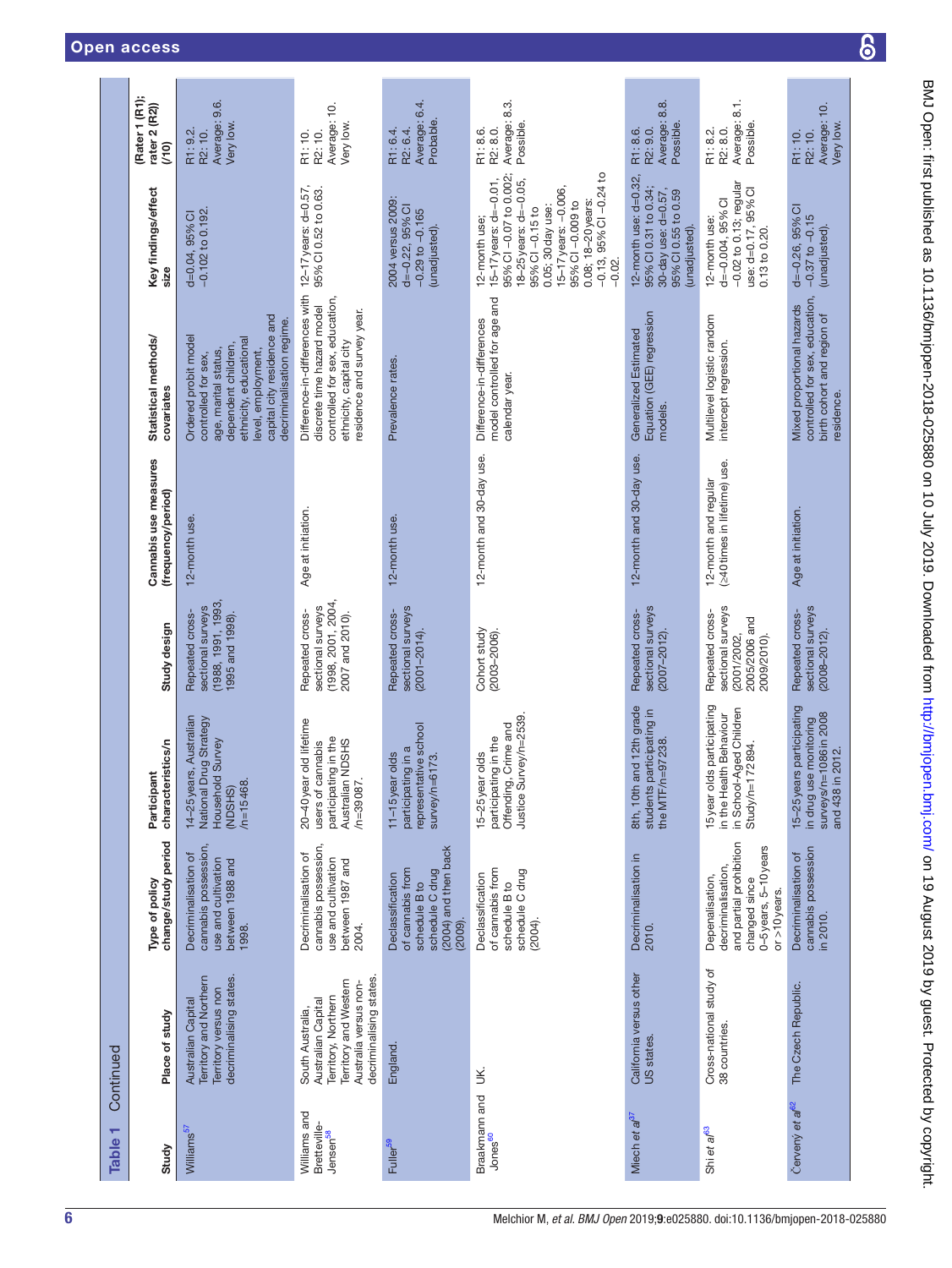<span id="page-6-0"></span>

| Average: 9.6.<br>Average: 9.5.<br>Average: 8.3<br>$\frac{2}{9}$ .<br>Average: 8.3.<br>Possible.<br>Average: 9.6.<br>Average: 9.8<br>Average: 9.8.<br>Very low.<br>Average: 8.6.<br>Average: 10.<br>Very low.<br>Probable.<br>Average:<br>Very low.<br>Possible.<br>Very low.<br>Very low.<br>Very low<br>R1: 9.6.<br>R2: 10.<br>R1:86.<br>R2:80.<br>R2: 9.1.<br>R1:97.<br>R2:94.<br>R1: 9.4.<br>R2: 9.5.<br>R1:8.5.<br>R2:8.1.<br>R2: 9.5.<br>R1:92.<br>R2:10.<br>R1 : 9.<br>R2 : 8.2.<br>R1:9.2.<br>R1:10.<br>R1:10.<br>R2:10.<br>Low.<br>2002–2003: d=0.15, 95% Cl 0.07 to<br>0.23.<br>12–17 years: d=0.09, 95% Cl –0.04<br>to 0.23; 18–25 years: 0.23, 95% Cl<br>0.16 to 0.29 (unadjusted).<br>$d = -1.72$ , 95% CI $-1.73$ to $-1.71$ .<br>California: 10-18 years: d=-0.42<br>95% Cl -0.60 to -0.24; Oregon:<br>10-18 years: d=-0.75, 95% Cl<br>d=0.065, 95% CI 0.026 to 0.105.<br>YRBS: 30-day use: d=-0.32,<br>95% Cl -0.33 to -0.32; 30-day<br>frequent use d=-0.18, 95% Cl<br>12-month use: d=0.54, 95% Cl<br>30-month use: d=0.72, 95% CI<br>12-17 years: d=-1.25, 95% CI<br>$-1.29$ to $-1.21$ ; 18-25 years:<br>d=1.71, 95 % Cl 1.67 to 1.75.<br>d=0.24, 95% CI 0.20 to 0.28.<br>d=-0.033, 95% CI -0.039 to<br>-0.026.<br>$-1.33$ to $-0.17$ (unadjusted).<br>Key findings/effect size<br>0.64 to 0.79 (unadjusted)<br>$-0.19$ to $-0.18$ .<br>$0.48$ to $0.59$ ;<br>Logistic regression controlled<br>for state, year, age, sex, race,<br>controlled for age, sex, race,<br>self-reported health, cigarette<br>controlled for state, year, age,<br>random intercept, controlled<br>for cannabis use 2002-2008<br>income, median income and<br>Multilevel regression models<br>educational level and state-<br>Linear regression controlled<br>proportion of males, whites,<br>school education and aged<br>controlled for age, ethnicity<br>Logistic regression model<br>family poverty, state-level<br>class size, private school<br>for age, sex, race, grade,<br>state-level marijuana<br>0.08 laws, state beer tax,<br>Fixed effects model with<br>Difference-in-differences<br>Difference-in-differences<br>Difference-in-differences<br>race, parental education,<br>urban setting, state-level<br>decriminalisation, Blood<br>estimates controlled for<br>controlled for sex, age,<br>Interrupted time series<br>Alcohol Content (BAC)<br>income per capita and<br>unemployment, mean<br>use, urban residence,<br>persons with no high<br>Fixed-effects models<br>alcohol excise taxes.<br>sex, race and grade.<br>measurement error.<br>by-year interaction.<br>unemployment.<br>$11-24$ years.<br>covariates<br>and sex.<br>design.<br>Urine test data (≥50 ng of THC<br>30-day use; 30-day frequent<br>tetrahydracannabinniol per<br>Repeated cross-sectional  12-month and 30-day use.<br>surveys in 1995, 1997<br>and 1999.<br>Repeated cross-sectional ≥20 times in 30-day use.<br>surveys (2006–2011).<br>(frequency/period)<br>Repeated cross-sectional 30-day use.<br>surveys (2002-2008).<br>Repeated cross-sectional 30-day use.<br>surveys (2002-2009).<br>Repeated cross-sectional 30-day use.<br>surveys (2003–2009).<br>Repeated cross-sectional 30-day use.<br>surveys (2004-2011).<br>30-day use<br>Repeated cross-sectional 30 day use.<br>surveys (1991–2014).<br>decilitre).<br>use.<br>Repeated cross-sectional<br>Repeated cross-sectional<br>surveys (1993–2011).<br>1993, 1995, 1997, 1999,<br>2001, 2003, 2005 and<br>Routine data collection<br>(1995–2002).<br>surveys since 1991,<br>Study design<br>2007.<br>15–19 years olds participating in<br>the National and State Youth Risk<br>Behavior Surveys (YRBS)<br>students participating<br>12–17 olds participating in the<br>National Survey of Drug Use and<br>Health (NSDUH)/n–11 813.<br>olds registered in the<br>Arrestee Drug Abuse Monitoring<br>12–17 year olds and 18–25 year<br>olds participating in the NSDUH<br>/n~11 813 per age group.<br>i2–20year olds participating<br>in the NSDUH/n∽158 600 12–<br>17year olds∔159200 18–25 year<br>olds.<br>9--12th graders participating in<br>the YRBS<br>12-20 year olds participating in<br>the NSDUH/n~183600.<br>9-12th graders participating in<br>the YRBS/n~11 703 100.<br>Participant characteristics/n<br>system⁄onaverage n=255 in<br>California and n=81 in Oregon.<br>16–25 year olds participating<br>in the Robert Wood Johnson<br>Foundation's Fighting Back<br>toring the Future<br>8th, 10th and 12 grade (13,<br>15 and 17) students particip<br>$= 2651.$<br>E<br>$/n = 1098070$ .<br>initiative/n-<br>$10-18$ year<br>$/n = 786568$<br>in the Moni<br>surveys (M<br>$/n - 11453$ . |                                                                                                                                                                                                                                                                                  | Studies examining cannabis use levels in adolesce<br>Type of policy change/ |  | nts before and after the legalisation of cannabis use for medical purposes (1996-2018) |                      |                                                   |
|------------------------------------------------------------------------------------------------------------------------------------------------------------------------------------------------------------------------------------------------------------------------------------------------------------------------------------------------------------------------------------------------------------------------------------------------------------------------------------------------------------------------------------------------------------------------------------------------------------------------------------------------------------------------------------------------------------------------------------------------------------------------------------------------------------------------------------------------------------------------------------------------------------------------------------------------------------------------------------------------------------------------------------------------------------------------------------------------------------------------------------------------------------------------------------------------------------------------------------------------------------------------------------------------------------------------------------------------------------------------------------------------------------------------------------------------------------------------------------------------------------------------------------------------------------------------------------------------------------------------------------------------------------------------------------------------------------------------------------------------------------------------------------------------------------------------------------------------------------------------------------------------------------------------------------------------------------------------------------------------------------------------------------------------------------------------------------------------------------------------------------------------------------------------------------------------------------------------------------------------------------------------------------------------------------------------------------------------------------------------------------------------------------------------------------------------------------------------------------------------------------------------------------------------------------------------------------------------------------------------------------------------------------------------------------------------------------------------------------------------------------------------------------------------------------------------------------------------------------------------------------------------------------------------------------------------------------------------------------------------------------------------------------------------------------------------------------------------------------------------------------------------------------------------------------------------------------------------------------------------------------------------------------------------------------------------------------------------------------------------------------------------------------------------------------------------------------------------------------------------------------------------------------------------------------------------------------------------------------------------------------------------------------------------------------------------------------------------------------------------------------------------------------------------------------------------------------------------------------------------------------------------------------------------------------------------------------------------------------------------------------------------------------------------------------------------------------------------------------------------------------------------------------------------------------------------------------------------------------------------------------------------------------------------------------------------------------------------------------------------------------------------------------------------------------------------------------------------------------------------------------------------------------------------------------------------------------------------------------------------------------------------------------------|----------------------------------------------------------------------------------------------------------------------------------------------------------------------------------------------------------------------------------------------------------------------------------|-----------------------------------------------------------------------------|--|----------------------------------------------------------------------------------------|----------------------|---------------------------------------------------|
|                                                                                                                                                                                                                                                                                                                                                                                                                                                                                                                                                                                                                                                                                                                                                                                                                                                                                                                                                                                                                                                                                                                                                                                                                                                                                                                                                                                                                                                                                                                                                                                                                                                                                                                                                                                                                                                                                                                                                                                                                                                                                                                                                                                                                                                                                                                                                                                                                                                                                                                                                                                                                                                                                                                                                                                                                                                                                                                                                                                                                                                                                                                                                                                                                                                                                                                                                                                                                                                                                                                                                                                                                                                                                                                                                                                                                                                                                                                                                                                                                                                                                                                                                                                                                                                                                                                                                                                                                                                                                                                                                                                                                                                                  | study period<br>Place of study                                                                                                                                                                                                                                                   |                                                                             |  | Cannabis use measure                                                                   | Statistical methods/ | Risk of bias (/10)(rater<br>1 (R1); rater 2 (R2)) |
|                                                                                                                                                                                                                                                                                                                                                                                                                                                                                                                                                                                                                                                                                                                                                                                                                                                                                                                                                                                                                                                                                                                                                                                                                                                                                                                                                                                                                                                                                                                                                                                                                                                                                                                                                                                                                                                                                                                                                                                                                                                                                                                                                                                                                                                                                                                                                                                                                                                                                                                                                                                                                                                                                                                                                                                                                                                                                                                                                                                                                                                                                                                                                                                                                                                                                                                                                                                                                                                                                                                                                                                                                                                                                                                                                                                                                                                                                                                                                                                                                                                                                                                                                                                                                                                                                                                                                                                                                                                                                                                                                                                                                                                                  | marijuana laws (MML):<br>Proposition 215 (1996).<br>State-level medical<br>California (CA)                                                                                                                                                                                       |                                                                             |  |                                                                                        |                      |                                                   |
|                                                                                                                                                                                                                                                                                                                                                                                                                                                                                                                                                                                                                                                                                                                                                                                                                                                                                                                                                                                                                                                                                                                                                                                                                                                                                                                                                                                                                                                                                                                                                                                                                                                                                                                                                                                                                                                                                                                                                                                                                                                                                                                                                                                                                                                                                                                                                                                                                                                                                                                                                                                                                                                                                                                                                                                                                                                                                                                                                                                                                                                                                                                                                                                                                                                                                                                                                                                                                                                                                                                                                                                                                                                                                                                                                                                                                                                                                                                                                                                                                                                                                                                                                                                                                                                                                                                                                                                                                                                                                                                                                                                                                                                                  | State-level MMLs<br>introduced before 2002.<br>Los Angeles, San Diego, San Jose<br>(CA) and Portland (OR).                                                                                                                                                                       |                                                                             |  |                                                                                        |                      |                                                   |
|                                                                                                                                                                                                                                                                                                                                                                                                                                                                                                                                                                                                                                                                                                                                                                                                                                                                                                                                                                                                                                                                                                                                                                                                                                                                                                                                                                                                                                                                                                                                                                                                                                                                                                                                                                                                                                                                                                                                                                                                                                                                                                                                                                                                                                                                                                                                                                                                                                                                                                                                                                                                                                                                                                                                                                                                                                                                                                                                                                                                                                                                                                                                                                                                                                                                                                                                                                                                                                                                                                                                                                                                                                                                                                                                                                                                                                                                                                                                                                                                                                                                                                                                                                                                                                                                                                                                                                                                                                                                                                                                                                                                                                                                  | State-level MMLs<br>introduced before 2002.<br>Washington+Michigan, Montana<br>Vermont+Arizona, Delaware and<br>New Jersey versus other US<br>Alaska, California, Colorado,<br>Hawaii, Maine,<br>New Mexico, Rhode Island,<br>Nevada, Oregon,<br>states.                         |                                                                             |  |                                                                                        |                      |                                                   |
|                                                                                                                                                                                                                                                                                                                                                                                                                                                                                                                                                                                                                                                                                                                                                                                                                                                                                                                                                                                                                                                                                                                                                                                                                                                                                                                                                                                                                                                                                                                                                                                                                                                                                                                                                                                                                                                                                                                                                                                                                                                                                                                                                                                                                                                                                                                                                                                                                                                                                                                                                                                                                                                                                                                                                                                                                                                                                                                                                                                                                                                                                                                                                                                                                                                                                                                                                                                                                                                                                                                                                                                                                                                                                                                                                                                                                                                                                                                                                                                                                                                                                                                                                                                                                                                                                                                                                                                                                                                                                                                                                                                                                                                                  | State-level MMLs<br>introduced before 2002.<br>Washington+Michigan, Montana,<br>Vermont versus other US states<br>New Mexico, Rhode Island and<br>Alaska, California, Colorado,<br>Nevada, Oregon,<br>Hawaii, Maine,                                                             |                                                                             |  |                                                                                        |                      |                                                   |
|                                                                                                                                                                                                                                                                                                                                                                                                                                                                                                                                                                                                                                                                                                                                                                                                                                                                                                                                                                                                                                                                                                                                                                                                                                                                                                                                                                                                                                                                                                                                                                                                                                                                                                                                                                                                                                                                                                                                                                                                                                                                                                                                                                                                                                                                                                                                                                                                                                                                                                                                                                                                                                                                                                                                                                                                                                                                                                                                                                                                                                                                                                                                                                                                                                                                                                                                                                                                                                                                                                                                                                                                                                                                                                                                                                                                                                                                                                                                                                                                                                                                                                                                                                                                                                                                                                                                                                                                                                                                                                                                                                                                                                                                  | State-level MMLs<br>introduced before 2011.<br>Michigan, Montana, Nevada, New<br>Colorado, Delaware, District of<br>Jersey, New Mexico, Oregon,<br>Washington versus other US<br>Rhode Island, Vermont and<br>Alaska, Arizona, California<br>Columbia, Hawaii, Maine,<br>states. |                                                                             |  |                                                                                        |                      |                                                   |
|                                                                                                                                                                                                                                                                                                                                                                                                                                                                                                                                                                                                                                                                                                                                                                                                                                                                                                                                                                                                                                                                                                                                                                                                                                                                                                                                                                                                                                                                                                                                                                                                                                                                                                                                                                                                                                                                                                                                                                                                                                                                                                                                                                                                                                                                                                                                                                                                                                                                                                                                                                                                                                                                                                                                                                                                                                                                                                                                                                                                                                                                                                                                                                                                                                                                                                                                                                                                                                                                                                                                                                                                                                                                                                                                                                                                                                                                                                                                                                                                                                                                                                                                                                                                                                                                                                                                                                                                                                                                                                                                                                                                                                                                  | State-level MMLs<br>introduced 2003-2009.<br>Delaware,<br>Michigan, Montana, Rhode Island<br>Michigan, Montana, Rhode Island<br>compared pre-MML and post-<br>MML implementation.                                                                                                |                                                                             |  |                                                                                        |                      |                                                   |
|                                                                                                                                                                                                                                                                                                                                                                                                                                                                                                                                                                                                                                                                                                                                                                                                                                                                                                                                                                                                                                                                                                                                                                                                                                                                                                                                                                                                                                                                                                                                                                                                                                                                                                                                                                                                                                                                                                                                                                                                                                                                                                                                                                                                                                                                                                                                                                                                                                                                                                                                                                                                                                                                                                                                                                                                                                                                                                                                                                                                                                                                                                                                                                                                                                                                                                                                                                                                                                                                                                                                                                                                                                                                                                                                                                                                                                                                                                                                                                                                                                                                                                                                                                                                                                                                                                                                                                                                                                                                                                                                                                                                                                                                  | State-level MMLs.<br>Maine, Utah versus Nevada and<br>Island, New Hampshire versus<br>Massachusetts versus Rhode<br>New York versus Vermont.<br>Idaho versus Montana,                                                                                                            |                                                                             |  |                                                                                        |                      |                                                   |
|                                                                                                                                                                                                                                                                                                                                                                                                                                                                                                                                                                                                                                                                                                                                                                                                                                                                                                                                                                                                                                                                                                                                                                                                                                                                                                                                                                                                                                                                                                                                                                                                                                                                                                                                                                                                                                                                                                                                                                                                                                                                                                                                                                                                                                                                                                                                                                                                                                                                                                                                                                                                                                                                                                                                                                                                                                                                                                                                                                                                                                                                                                                                                                                                                                                                                                                                                                                                                                                                                                                                                                                                                                                                                                                                                                                                                                                                                                                                                                                                                                                                                                                                                                                                                                                                                                                                                                                                                                                                                                                                                                                                                                                                  | introduced between 2004<br>and 2010.<br>State-level MMLs<br>Montana, New Jersey, New<br>Mexico, Rhode Island and Vermont<br>versus US states with no MML<br>District of Columbia, Michigan,<br>laws by 2010.                                                                     |                                                                             |  |                                                                                        |                      |                                                   |
|                                                                                                                                                                                                                                                                                                                                                                                                                                                                                                                                                                                                                                                                                                                                                                                                                                                                                                                                                                                                                                                                                                                                                                                                                                                                                                                                                                                                                                                                                                                                                                                                                                                                                                                                                                                                                                                                                                                                                                                                                                                                                                                                                                                                                                                                                                                                                                                                                                                                                                                                                                                                                                                                                                                                                                                                                                                                                                                                                                                                                                                                                                                                                                                                                                                                                                                                                                                                                                                                                                                                                                                                                                                                                                                                                                                                                                                                                                                                                                                                                                                                                                                                                                                                                                                                                                                                                                                                                                                                                                                                                                                                                                                                  | State-level MMLs<br>introduced by 2014.<br>21 US states that passed MML<br>versus non-MML US states.                                                                                                                                                                             |                                                                             |  |                                                                                        |                      |                                                   |
|                                                                                                                                                                                                                                                                                                                                                                                                                                                                                                                                                                                                                                                                                                                                                                                                                                                                                                                                                                                                                                                                                                                                                                                                                                                                                                                                                                                                                                                                                                                                                                                                                                                                                                                                                                                                                                                                                                                                                                                                                                                                                                                                                                                                                                                                                                                                                                                                                                                                                                                                                                                                                                                                                                                                                                                                                                                                                                                                                                                                                                                                                                                                                                                                                                                                                                                                                                                                                                                                                                                                                                                                                                                                                                                                                                                                                                                                                                                                                                                                                                                                                                                                                                                                                                                                                                                                                                                                                                                                                                                                                                                                                                                                  | State-level MMLs<br>introduced in 2009.<br>Colorado versus 34 non-MML<br>US states.                                                                                                                                                                                              |                                                                             |  |                                                                                        |                      |                                                   |

 $\delta$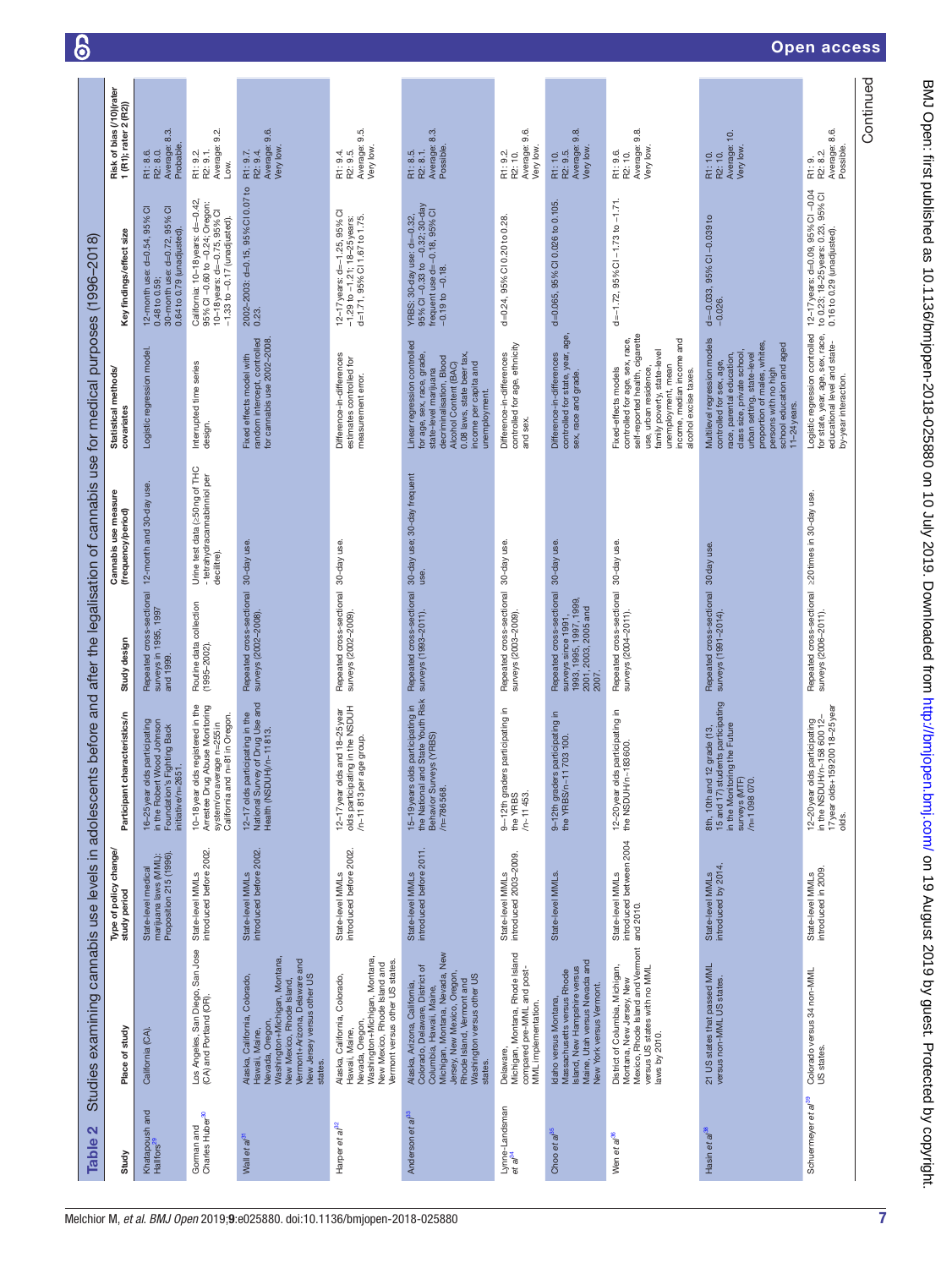|                                   |                                                   |                                                                                                                                                                                                                                                                  |                                                                                                                                                                                                                                                                        |                                                                   |                                                                                                                                                                                                                                                                                                                                                  |                                                                                                                         |                                                                                                                                                                                                                                              |                                                                                                                                                            | Continued                                                                                               |
|-----------------------------------|---------------------------------------------------|------------------------------------------------------------------------------------------------------------------------------------------------------------------------------------------------------------------------------------------------------------------|------------------------------------------------------------------------------------------------------------------------------------------------------------------------------------------------------------------------------------------------------------------------|-------------------------------------------------------------------|--------------------------------------------------------------------------------------------------------------------------------------------------------------------------------------------------------------------------------------------------------------------------------------------------------------------------------------------------|-------------------------------------------------------------------------------------------------------------------------|----------------------------------------------------------------------------------------------------------------------------------------------------------------------------------------------------------------------------------------------|------------------------------------------------------------------------------------------------------------------------------------------------------------|---------------------------------------------------------------------------------------------------------|
|                                   | Risk of bias (/10)(rater<br>1 (R1); rater 2 (R2)) | Average: 8.4.<br>Possible<br>R1: 8.2.<br>R2: 8.6.                                                                                                                                                                                                                | Average: 9.6.<br>Very low.<br>R1:96.<br>R2:95.                                                                                                                                                                                                                         | 5.9<br>Average: 5<br>Probable<br>R1:5<br>R2:68                    | Average: 7.7.<br>Possible.<br>R1:7.3.<br>R2:8.1.                                                                                                                                                                                                                                                                                                 | Average: 9.7<br>Very low.<br>R1: 9.4<br>R2: 10.                                                                         | Average: 9.6.<br>Very low.<br>R1: 9.1.<br>R2: 10.                                                                                                                                                                                            | Average: 9.5.<br>Very low.<br>R1:9.5.<br>R2:9.5.                                                                                                           | Average: 9.3<br>R1:95.<br>R2:91.<br>Low.                                                                |
|                                   | Key findings/effect size                          | d=-0.0109, 95% CI -0.03 to 0.009.                                                                                                                                                                                                                                | d=-0.03, 95% CI -0.03 to -0.027.                                                                                                                                                                                                                                       | Impossible to calculate.                                          | d=0.060, 95% CI 0.034 to 0.087.                                                                                                                                                                                                                                                                                                                  | d=-0.0059, 95% CI<br>$-0.030$ to $0.018$ .                                                                              | 18-25 years: d=0.006, 95% CI<br>12-17 years: d=0.02, 95% CI<br>$-0.035$ to $0.047$ ).<br>$-0.04$ to 0.08;                                                                                                                                    | 30-day use: d=-0.042, 95% Cl<br>-0.051 to -0.032; 30-day<br>heavy use: d=0.0001, 95% CI<br>$-0.018$ to $0.0185$ .                                          | Logistic and linear regression d=0.064, 95% CI-0.048 to 0.176.                                          |
|                                   | Statistical methods<br>covariates                 | beer tax rate, BAC 0.08 tax;<br>rate, age distribution, state<br>population unemployment<br>Difference-in-differences<br>models controlled for                                                                                                                   | education, class size, private<br>regression models controlled<br>whites, persons with no high<br>school, urban setting, state-<br>school education and aged<br>for sex, age, race, parental<br>level proportion of males,<br>Time-varying multilevel<br>$11-24$ years | Comparison of prevalence<br>rates                                 | enrolled in drug class, alcohol<br>medical cannabis possession<br>limit, cannabis availability, %<br>assistance, % juveniles who<br>use, prior crime conviction,<br>skipped school, % families<br>where the father resides in<br>household, % male and %<br>controlled for state-level<br>Random effects model<br>% families on income<br>white. | Fixed effects model.                                                                                                    | Multilevel logistic regression<br>insurance status, household<br>ethnicity, youths, education,<br>income, population density,<br>controlled for sex, ethnicity,<br>unemployment and median<br>state proportions of sex,<br>household income. | regression controlled for year,<br>Fixed-effect multiple logistic<br>state, age, sex and ethnicity.                                                        | controlled for age, gender,<br>race, grade level, lifetime<br>days of cannabis use and<br>age of onset. |
|                                   | Cannabis use measure<br>(frequency/period)        | 30-day use                                                                                                                                                                                                                                                       |                                                                                                                                                                                                                                                                        |                                                                   |                                                                                                                                                                                                                                                                                                                                                  |                                                                                                                         |                                                                                                                                                                                                                                              | Repeated cross-sectional 30-day use and 30-day heavy<br>surveys (1991–2011). use (≥20times).                                                               | 30-day cannabis use via<br>smoking, vaporising or eating.                                               |
|                                   | Study design                                      | Cohort study (1997-<br>$2011$ .                                                                                                                                                                                                                                  | Repeated cross-sectional 30-day use.<br>surveys (1991–2014).                                                                                                                                                                                                           | Repeated cross-sectional 12-month use.<br>surveys (2002–2013).    | Repeated cross-sectional 30-day use.<br>surveys (2002-2011).                                                                                                                                                                                                                                                                                     | Repeated cross-sectional 30-day use.<br>surveys<br>(2002–2011).                                                         | Repeated cross-sectional 30-day use.<br>surveys (2004-2013).                                                                                                                                                                                 |                                                                                                                                                            | (29 April-18 May 2016)<br>Cross-sectional<br>survey                                                     |
|                                   | Participant characteristics/n                     | -<21 year olds participating in the<br>National Longitudinal Survey of<br>Youths 1997 (NLSY)/46 375                                                                                                                                                              | 8th, 10th and 12th grade (13,<br>15 and 17) students participating<br>in the MTF<br>$/n = 973089$                                                                                                                                                                      | olds participating in<br>12-25 year<br>the NSDUH                  | participating in the<br>$12 - 17$ olds<br>$/n - 11250C$<br><b>NSDUH</b>                                                                                                                                                                                                                                                                          | participating in the<br>$12 - 17$ olds<br>NSDUH<br>$/n - 112500$                                                        | 12–17 and 18–25 year olds<br>participating in the NSDUH/<br>n=175 000 12–17 year olds and<br>175000 18-25 year olds                                                                                                                          | 9th–12th graders (14-17)<br>participating in the YRBS<br>/n=715014.                                                                                        | targeted Facebook<br>olds recruited<br>$14-18$ year<br>invitations)<br>online (via<br>$/n = 2630.$      |
|                                   | Type of policy change<br>study period             | different legal provisions:<br>patient registry; home<br>cultivation; an legal<br>2012; comparison of<br>introduced before<br>State-level MMLs<br>dispensaries.                                                                                                  | State-level MMLs<br>introduced by 2014.                                                                                                                                                                                                                                | recreational marijuana<br>State-level MMLs and<br>laws.           | introduced between 1998<br>State-level MMLs<br>and 2011.                                                                                                                                                                                                                                                                                         | State-level MMLs<br>introduced between 2004<br>and 2011.                                                                | State-level MMLs<br>introduced between 2005<br>and 2013.                                                                                                                                                                                     | introduced between 1998<br>State-level MMLs<br>and 2011.                                                                                                   | Legalisation status: MML<br>or Recreational cannabis<br>laws (RCCL) versus no<br>legal cannabis law.    |
| Continued                         | Place of study                                    | Washington versus US states with<br>New<br>Jersey, New Mexico, Oregon,<br>Michigan, Montana, Nevada,<br>Colorado, Delaware, District<br>of Columbia, Hawaii, Maine,<br>Rhode Island, Vermont and<br>Alaska, Arizona, California,<br>no MML in 2012.<br>Maryland, | 21 US states that passed MML<br>versus non-MML US states.                                                                                                                                                                                                              | Washington versus other US<br>California, Colorado and<br>States. | Michigan, Montana, Nevada, New<br>Jersey, New Mexico, Oregon,<br>Washington versus other US<br>Colorado, Delaware, Hawaii,<br>Rhode Island, Vermont and<br>Alaska, Arizona, California,<br>Maine,<br>states.                                                                                                                                     | Michigan, Montana, New Jersey,<br>New Mexico, Rhode Island and<br>Vermont versus other US states.<br>Arizona, Delaware, | Michigan, New Hampshire, New<br>Jersey, New Mexico and Rhode<br>Arizona, Connecticut, Delaware,<br>Island versus other US states.<br>Massachusetts,<br>Illinois,                                                                             | Vermont versus other US states<br>Montana, Nevada, New Jersey,<br>New Mexico, Rhode Island and<br>Delaware, Maine, Michigan,<br>Alaska, Arizona, Colorado, | Columbia, Oregon and Washington<br>versus 20 US states that did not.<br>Alaska, Colorado, District of   |
| $\mathbf{\Omega}$<br><b>Table</b> | Study                                             | Pacula et al <sup>40</sup>                                                                                                                                                                                                                                       | Keyes et al <sup>41</sup>                                                                                                                                                                                                                                              | Maxwell and<br>Mendelson <sup>42</sup>                            | Stolzenberg et al <sup>48</sup>                                                                                                                                                                                                                                                                                                                  | Wall et al <sup>44</sup>                                                                                                | Martins et ar <sup>45</sup>                                                                                                                                                                                                                  | Johnson et al <sup>49</sup>                                                                                                                                | Borodovsky et al <sup>53</sup>                                                                          |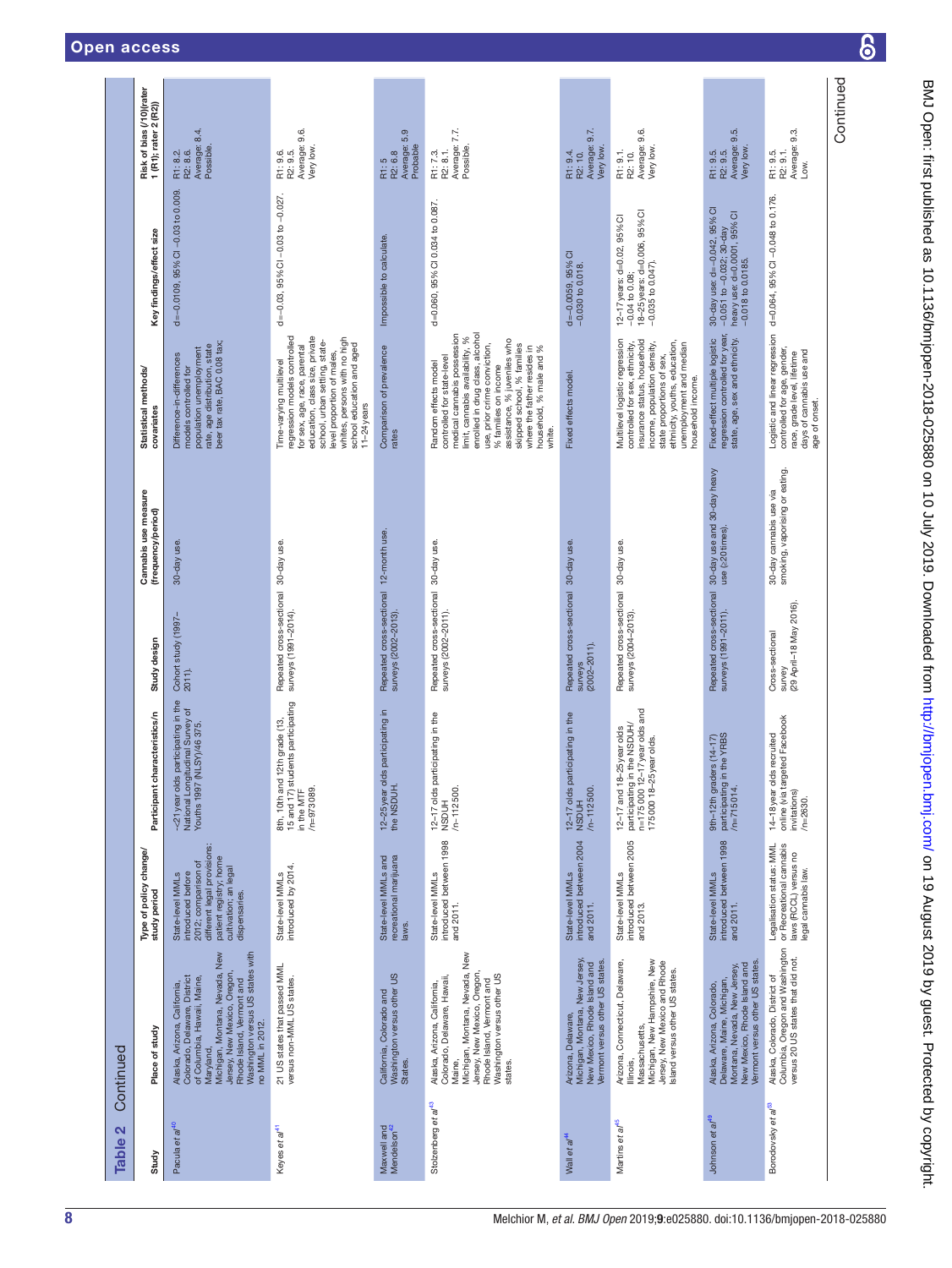|                           | Table 2 Continued                                                                                                                                                                                                                                                                   |                                                                          |                                                                                                                          |                                                             |                                                                                         |                                                                                                                                                                                                                                                                                                                                                         |                                                                                                                                                                                                                                   |                                                    |
|---------------------------|-------------------------------------------------------------------------------------------------------------------------------------------------------------------------------------------------------------------------------------------------------------------------------------|--------------------------------------------------------------------------|--------------------------------------------------------------------------------------------------------------------------|-------------------------------------------------------------|-----------------------------------------------------------------------------------------|---------------------------------------------------------------------------------------------------------------------------------------------------------------------------------------------------------------------------------------------------------------------------------------------------------------------------------------------------------|-----------------------------------------------------------------------------------------------------------------------------------------------------------------------------------------------------------------------------------|----------------------------------------------------|
| Study                     | Place of study                                                                                                                                                                                                                                                                      | Type of policy change/<br>study period                                   | characteristics/n<br>Participant                                                                                         | Study design                                                | Cannabis use measure<br>(frequency/period)                                              | Statistical methods/<br>covariates                                                                                                                                                                                                                                                                                                                      | Key findings/effect size                                                                                                                                                                                                          | Risk of bias (/10) (rater<br>1 (R1); rater 2 (R2)) |
| Mauro et al <sup>14</sup> | Mexico and Rhode Island versus<br>Arizona, Connecticut, Delaware,<br>27 US states with no MML by<br>llinois, Maine, Michigan, New<br>Hampshire, New Jersey, New<br>2013.                                                                                                            | introduced prior to 2015.<br>State-level MMLs                            | participating in the NSDUH<br>/n~175000 12-17 year-olds and<br>175000 18-25 year year olds.<br>12-17 and 18-25 year olds | surveys (2004-2013).                                        | Repeated cross-sectional State-level 30-day and daily use. Multilevel linear regression | marijuana use and state-level<br>% unemployed and median<br>% males, % white, % aged<br>with no high school degree,<br>$0-24$ years, %>25 years<br>controlled for trends in<br>household income.                                                                                                                                                        | 30-day use: 12-17 years: d=0.041,<br>12–17 years: d=-0.003, 95% CI<br>-0.021 to 0.014;<br>18–25 years: d=0.064, 95% CI<br>18-25 years: d=0.016, 95% CI<br>0.003 to 0.029; daily use:<br>95% CI 0.022 to 0.059;<br>0.050 to 0.078. | Average: 9.8.<br>Very low.<br>R2: 9.5.<br>R1:10.   |
| Cerdá et al <sup>10</sup> | Maine, Maryland, Massachusetts,<br>Vermont and Washington versus<br>Michigan, Minnesota, Montana,<br>Connecticut, Delaware, Illinois,<br>Nevada, New Hampshire, New<br>Arizona, California, Colorado,<br>York, Oregon, Rhode Island,<br>Jersey, New Mexico, New<br>other US states. | introduced prior to 2015;<br>ime since legalisation.<br>State-level MMLs | 8th, 10th and 12th graders (13,<br>15 and 17) participating in the<br>MTF/n=1 140 768.                                   | Repeated cross-sectional 30-day use.<br>survey (1991-2015). |                                                                                         | race/ethnicity, socioeconomic<br>and % older than 25 with no<br>metropolitan statistical area,<br>status, number of students<br>white, % aged 10-24 years<br>ndividual grade, age, sex,<br>Oifference-in-differences<br>per grade, public versus<br>private school, school in<br>state-level % males, %<br>models controlled for<br>high school degree. | d=0.0176, 95% CI<br>0.0170 to 0.0182.                                                                                                                                                                                             | Average: 10.<br>Very low.<br>R2: 10.<br>R1:10.     |

appeared to be outliers (online [supplementary figures](https://dx.doi.org/10.1136/bmjopen-2018-025880)   $2A,B$ ), the  $I^2$  was reduced to  $98.6\%$  but remained too high to conduct a robust meta-analysis. This was unchanged when the analysis was restricted to cohort studies, study year (<2000 or ≥2000), a particular age group (12–17 or 18–25 years) or recent cannabis use (30 days).

# Legalisation of cannabis for recreational purposes

As shown in [table](#page-9-0) 3, we identified eight studies examining the impact of recreational cannabis laws, which make it legal to use and possess small amounts of cannabis, on youths. They were all conducted in the USA, where several states have introduced this form of cannabis legal isation since 2012. Four studies were based in Washington state, $46-48\frac{52}{1}$  two in Colorado, $54\frac{55}{1}$  one in Washington state and Colorado $50$  and one in Oregon.<sup>51</sup> Only one study based on the MTFS—was characterised by a very low risk of bias.<sup>50</sup> This investigation (n=253902) reported a statistically significant increase in cannabis use among adoles cents living in Washington state (3.2% increase among 8th graders and 5.0% increase among 10th graders) but not among those living in Colorado.

We also identified two studies characterised by a low risk of bias. One (n=13335) reported a  $2.0\%$ -3.5% increase in the frequency of cannabis use among college students living in Washington state<sup>[52](#page-12-41)</sup> and the other an increase of. 02% among middle and high school students living in Colorado  $(n=24171).$ <sup>54</sup>

Meta-analysing all eight studies, we observed an  $I^2$  of 89.8%, indicating high heterogeneity (online [supplemen](https://dx.doi.org/10.1136/bmjopen-2018-025880) [tary figures 3A,B\)](https://dx.doi.org/10.1136/bmjopen-2018-025880). After excluding the study conducted by Cerdá *et al*,<sup>50</sup> which appeared to be an outlier, the  $I^2$  was reduced to 45.0%. This analysis yielded an average stan dardised mean difference of 0.03 (95% CI −0.01 to 0.07), suggesting a possible small increase in the use of cannabis following the legalisation of recreational cannabis.

# **DISCUSSION**

# Main findings

Our systematic review of studies examining the impact of the liberalisation of cannabis legislation on patterns of use among adolescents and young people, identified 41 reports published prior to March 2018, 16 characterised by a very low risk of bias and 9 by a low risk of bias. With the exception of one study, high-quality reports examining the impact of cannabis decriminalisation (n=4) show no statistically significant change in youths' patterns of use. Similarly, the legalisation of cannabis use for medical purposes, extensively evaluated in the USA, does not appear to have an effect: six studies suggest no change in cannabis use among youths, three studies observe a decrease and four studies report an increase. However, the legalisation of cannabis for recreational purposes, examined in six studies with a very low or low risk of bias, may be associated with a small increase in levels of use among youths.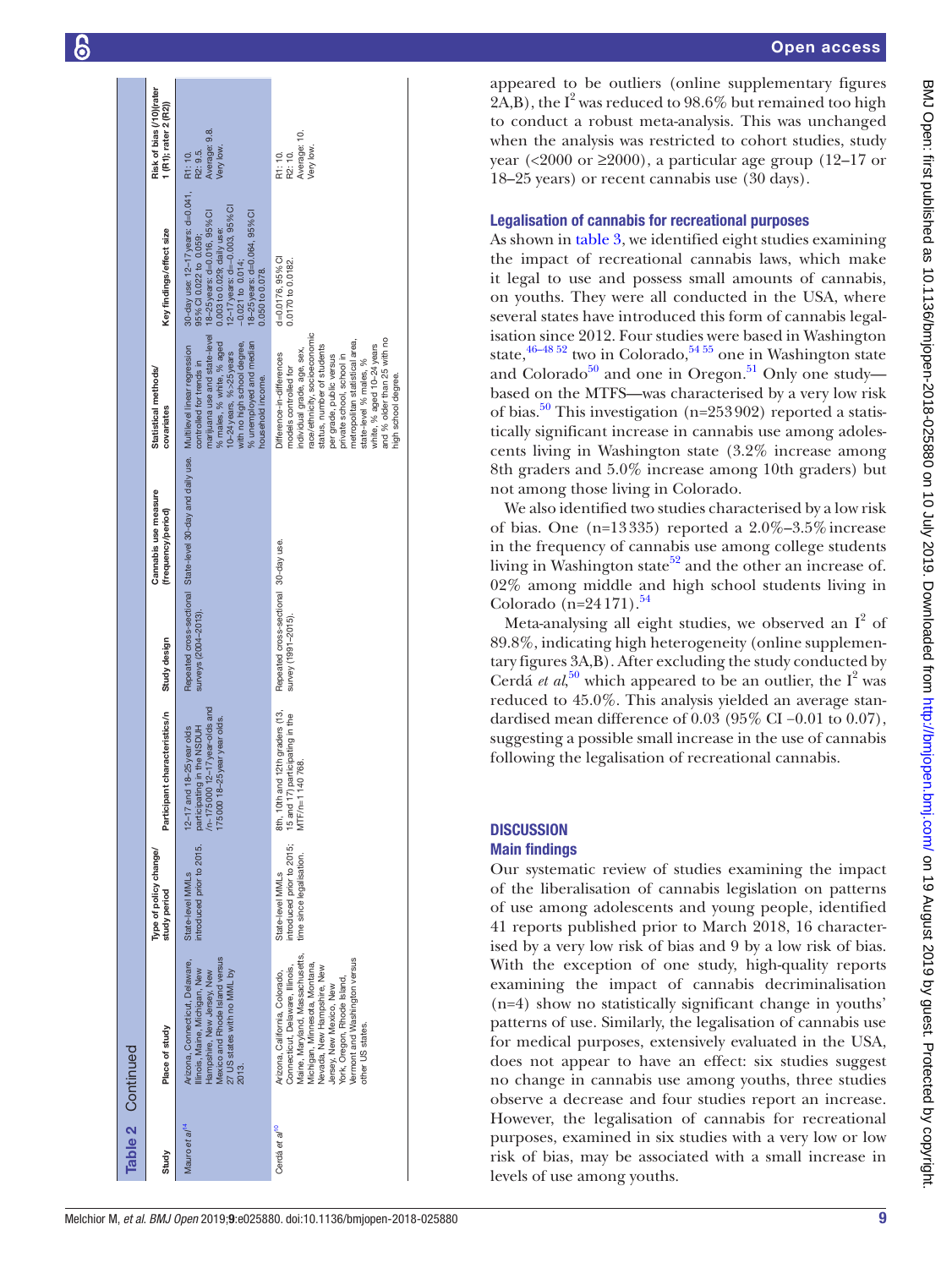<span id="page-9-0"></span>

| Table 3                     |                                                          |                                                                                         | Studies examining cannabis use levels in adolescents before and after legalisation of recreational cannabis use (2016-2018) |                                                                                                   |                                               |                                                                                                                                                                                                                                                                                             |                                                                                                                                                                           |                                                                    |
|-----------------------------|----------------------------------------------------------|-----------------------------------------------------------------------------------------|-----------------------------------------------------------------------------------------------------------------------------|---------------------------------------------------------------------------------------------------|-----------------------------------------------|---------------------------------------------------------------------------------------------------------------------------------------------------------------------------------------------------------------------------------------------------------------------------------------------|---------------------------------------------------------------------------------------------------------------------------------------------------------------------------|--------------------------------------------------------------------|
| Study                       | Place of study                                           | Type of policy                                                                          | change/study period Participant characteristics/n                                                                           | Study design                                                                                      | (frequency/period)<br>use measure<br>Cannabis | Statistical methods/<br>covariates                                                                                                                                                                                                                                                          | Key findings                                                                                                                                                              | (rater 1 (R1); rater<br>2 (R2))<br>Risk of bias (/10)              |
| Estoup et a <sup>/46</sup>  | Washington.                                              | Legalisation in 2012.                                                                   | with problematic substance use<br>High school students (14-17)<br>enrolled in high school in the<br>Seattle area/n=262.     | Cohort study (2010-2015).                                                                         | 3-month use.                                  | Mediation model.                                                                                                                                                                                                                                                                            | d=0.061, 95% CI<br>$-0.110$ to 0.232<br>(unadjusted).                                                                                                                     | Average: 7.3.<br>Possible.<br>R1: 7.1.<br>R2: 7.4.                 |
| Mason et al <sup>47</sup>   | versus other US<br>Washington<br>states.                 | Legalisation in 2012.                                                                   | Washington participating in a<br>longitudinal study/n=238.<br>8th graders (14) in Tacoma,                                   | Cohort study (2010/2011-<br>2012/2013).                                                           | 30-day use.                                   | substance use initiation<br>models controlled for<br>Multilevel regression<br>prior to baseline.                                                                                                                                                                                            | d=0.323, 95% CI<br>$-0.177$ to $0.825$ .                                                                                                                                  | Average: 9.2.<br>R1: 9.2<br>R2: 9.1.<br>Low.                       |
| Fleming et al <sup>48</sup> | versus other US<br>Washington<br>states.                 | Legalisation in 2012.                                                                   | in the biennial Washington state<br>participating<br>school survey/n=30365.<br>10th (16) graders                            | Repeated cross-sectional<br>surveys (2000-2014).                                                  | 30-day use.                                   | marijuana, alcohol use and<br>for perceived harm of<br>analyses controlled<br>Logistic regression<br>year.                                                                                                                                                                                  | d=0.044, 95% CI<br>$-0.019$ to $0.069$ .                                                                                                                                  | Average: 9.2.<br>R <sub>2</sub> : 9.2.<br>R1: 9.2<br>Low.          |
| Cerdá et al <sup>50</sup>   | versus other US<br>Colorado and<br>Washington<br>states. | Legalisation in 2012.                                                                   | 13-18 years participating in the<br>Monitoring the Future surveys<br>(MTF)/n=253902.                                        | Repeated cross-sectional<br>surveys (2010-2015).                                                  | 30-day use.                                   | Difference-in-differences.                                                                                                                                                                                                                                                                  | d=1.03, 95% Cl 1.00 to<br>1.06.                                                                                                                                           | $9.\overline{6}$ .<br>Average:<br>Very low.<br>R1: 9.1.<br>R2: 10. |
| Kerr et al <sup>51</sup>    | Oregon versus six<br>in other US states.                 | Two universities in Legalisation in 2015.                                               | undergraduates participating<br>in the Healthy Minds Study/<br>18-26year old college<br>$n = 10924$ .                       | Repeated cross-sectional<br>surveys (2014 and 2016).                                              | 30-day use.                                   | student status, depression,<br>relationship status, sexual<br>institution size and survey<br>orientation, internationa<br>Mixed-effects logistic<br>for cigarette use, year<br>race, residential type,<br>regression controlled<br>anxiety, adjustment,<br>in college, age, sex,<br>period. | d=0.0139, 95% Cl<br>0.048 to 0.075.                                                                                                                                       | Average: 9.<br>R2: 8.5.<br>R1: 9.5.<br>Low.                        |
| Miller et al <sup>52</sup>  | Washington.                                              | Legalisation in 2012;<br>opening of licenced<br>marijuana in 2014.<br>retail stores for | College students participating<br>in the National College Health<br>Assessment (WSU NCHA)/<br>$n = 13335$ .                 | surveys (2005, 2006, 2008,<br>Repeated cross-sectional<br>2010, 2012, 2014 and<br>2015).          | 30-day use.                                   | estimated secular increase<br>race, year in school and<br>controlled for age, sex,<br>Logistic regression<br>in cannabis use.                                                                                                                                                               | Postmedical marijuana<br>(2014): d=0.04, 95% CI<br>d=0.082, 95% CI 0.034<br>marijuana laws (2015):<br>laws (post-MML)<br>postrecreational<br>0.002 to 0.083;<br>to 0.130. | တ<br>Average:<br>R1: 9.5<br>R2: 8.5.<br>Low.                       |
| Harpin et al <sup>64</sup>  | Colorado                                                 | Legalisation in 2012.                                                                   | (Healthy Kids Colorado Survey)/<br>6-12th grade (11-17) students<br>$n=24171$ .                                             | Repeated cross-sectional<br>survey (2013 and 2014).                                               | 30-day use.                                   | Comparison of prevalence<br>rates.                                                                                                                                                                                                                                                          | d=0.006, 95% CI<br>$-0.026$ to $0.038$<br>(unadjusted).                                                                                                                   | R1: 9.4.<br>R2: 9.4.<br>Low.                                       |
| Jones et al <sup>55</sup>   | Colorado.                                                | Legalisation in 2012.                                                                   | College students(22-24 years)<br>n=1413.                                                                                    | Repeated cross-sectional<br>2014 and March 2015).<br>survey (October 2013,<br>March 2014, October | Lifetime.                                     | Comparison of prevalence<br>rates.                                                                                                                                                                                                                                                          | d=-0.215, 95% CI<br>$-0.385$ to $-0.039$<br>(unadjusted).                                                                                                                 | Average: 4.7.<br>R1: 4.4.<br>R2: 5.0.<br>High.                     |
|                             |                                                          |                                                                                         |                                                                                                                             |                                                                                                   |                                               |                                                                                                                                                                                                                                                                                             |                                                                                                                                                                           |                                                                    |

6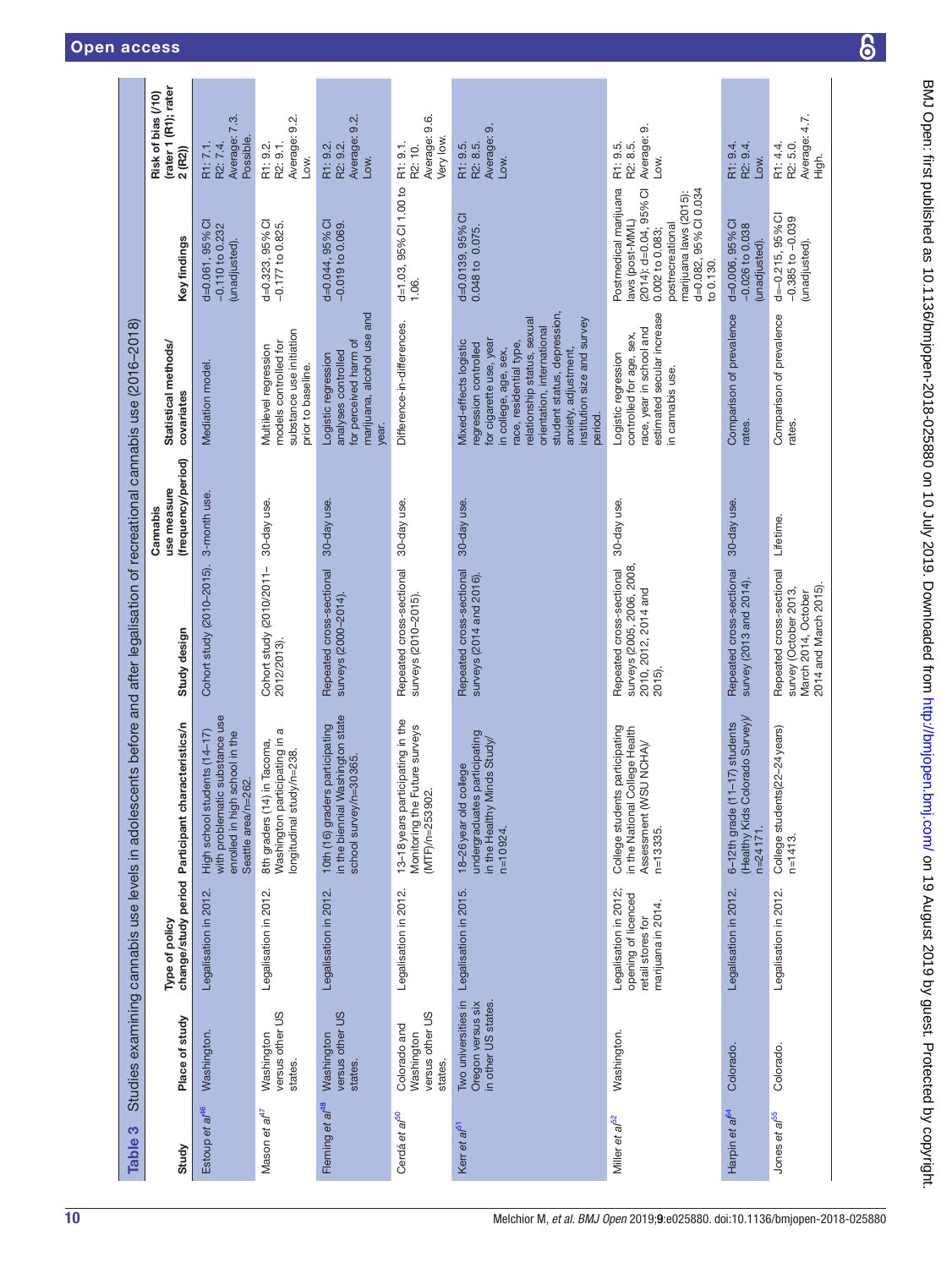Overall, policies regarding cannabis use and possession seem to have little effect on actual patterns of use among young people, with the possible exception of the legalisation of recreational use. To date, evidence regarding the impact of the legalisation of recreational cannabis comes from the USA, where prevalence levels of substance use are high and laws liberalising cannabis use tend to be market oriented. Additional data from other settings (eg, Uruguay and Canada) will help gain a better understanding of relations between cannabis policy and patterns of use in the population.

#### Limitations and strengths

Our systematic review and meta-analysis has limitations that need to be acknowledged. First, the specific provisions of laws and policies regulating cannabis and that can influence actual access to the substance<sup>2</sup> vary across settings. For example, decriminalisation can imply different limits on the amount of cannabis that leads to a fine; for example, the possession of 15g of herb or 5g of resin in the Czech Republic is fined approximately 550 euros $62$ ; in the Australian Capital Territory (Canberra region), the possession of up to 25g is fined approximately 100 euros, while in Western Australia (Perth region), the possession of less than 10g is tolerated but higher quantities can result in a conviction. $64$ Similarly, laws allowing the use and possession of cannabis for medical purposes, currently in place in approximately 20 countries (eg, Australia, Belgium, Spain, Canada and some US states) take different forms. For instance, only the Netherlands and some US states make it possible for individuals to purchase or grow cannabis that can be smoked; in other settings, individuals can purchase specific medicines derived from cannabinoids (eg, the UK). The legal age at which individuals are authorised to possess cannabis (18 or 21 years) varies across settings, with possibly differential effects on levels of use among young adults. Finally, the price of cannabis, which influences levels of use among young people,<sup>57 65</sup> varies from place to place and over time. Clearly, differences in specific policy provisions, which have an impact on cannabis availability, make it difficult to compare different settings. Nevertheless, at the time of its implementation or even before if there is wide media coverage, policy change in and of itself can influence the perceptions of cannabis, which in turn shape levels of use,<sup>[41](#page-12-23)</sup> justifying the conduct of this systematic review. Second, the duration of follow-up varies across studies, in part because changes in cannabis policy occurred in different periods and places. This is especially a concern for reports evaluating the impact of recreational cannabis laws: policy changes introduced decades ago (eg, the Netherlands) were not fully evaluated, while follow-up is limited for more recent policy modifications (eg, the USA and Uruguay). It is unclear whether the introduction of policies that liberalise cannabis use and possession is most likely to influence patterns of use in the short term or in the long term; in the present report, we considered that a follow-up period of at least 1year following actual policy implementation was necessary to test a possible effect. Third, among studies

examining the consequences of the legalisation of cannabis for recreational purposes, we only identified one study characterised by a very low risk of bias and five studies by a low risk of bias, and the findings we report will need to be confirmed. Our attempt to meta-analyse the results of different studies included in this review proved inconclusive, with the exception of legalisation of cannabis for recreational purposes: this calls for additional, methodologically robust, studies in this area. Fourth, although changes in cannabis policies have occurred in various settings, most studies included in this report were conducted in the USA, where most research in this area has been conducted. It is difficult to assess the extent to which the findings observed in the USA will generalise to other countries, and it will be important to update knowledge in this area once data from other places (eg, Uruguay and Canada) become available.

Despite these limitations, our study has several strengths: (A) the evaluation of studies published in different disciplines (public health, epidemiology, economics and social policy) through multiple databases; (B) the combination of data from different settings (USA, Australia and Europe); (C) special attention to the risk of bias, examined using a framework especially developed for observational studies. Moreover, our systematic review takes into consideration different forms of liberalisation of cannabis policies (decriminalisation, legalisation for medical purposes and for recreational purposes), attempting to tackle this complex issue in a thorough way.

#### Methodological issues

The studies included in this systematic review relied on several different datasets and applied quite varied methods (logistic regression,<sup>45</sup> difference-in-differences<sup>[35](#page-12-17)</sup> and fixed-effects models $^{36}$ ) to isolate the effects of policy change on patterns of cannabis use independently of individual and contextual characteristics; such triangulation of different methods is considered especially reliable when, as in this case, it yields consistent results. $66$  Importantly, because cannabis policy changes most often occur in settings where public support and levels of use are high, it is essential to take into account levels of cannabis use prior to policy change, as was the case in all reports we considered to present a very low or low risk of bias. Finally, it is important to note that we evaluated relative changes in cannabis use postpolicy versus prepolicy change. Levels of cannabis use vary widely across settings and in some places may have been so high prior to policy change that additional increases are unlikely (this may be the case of Colorado where over 25% of 12th graders use cannabis on a monthly basis). $50$ 

Most studies included in our systematic review were cross-sectional, because reports based on longitudinal data are less numerous and were not always of sufficiently high quality. While repeated cross-sectional studies are well suited to examine long-term changes in patterns of cannabis use in relation to changes in the legal context, additional evidence from longitudinal data following young people would make it possible to take into account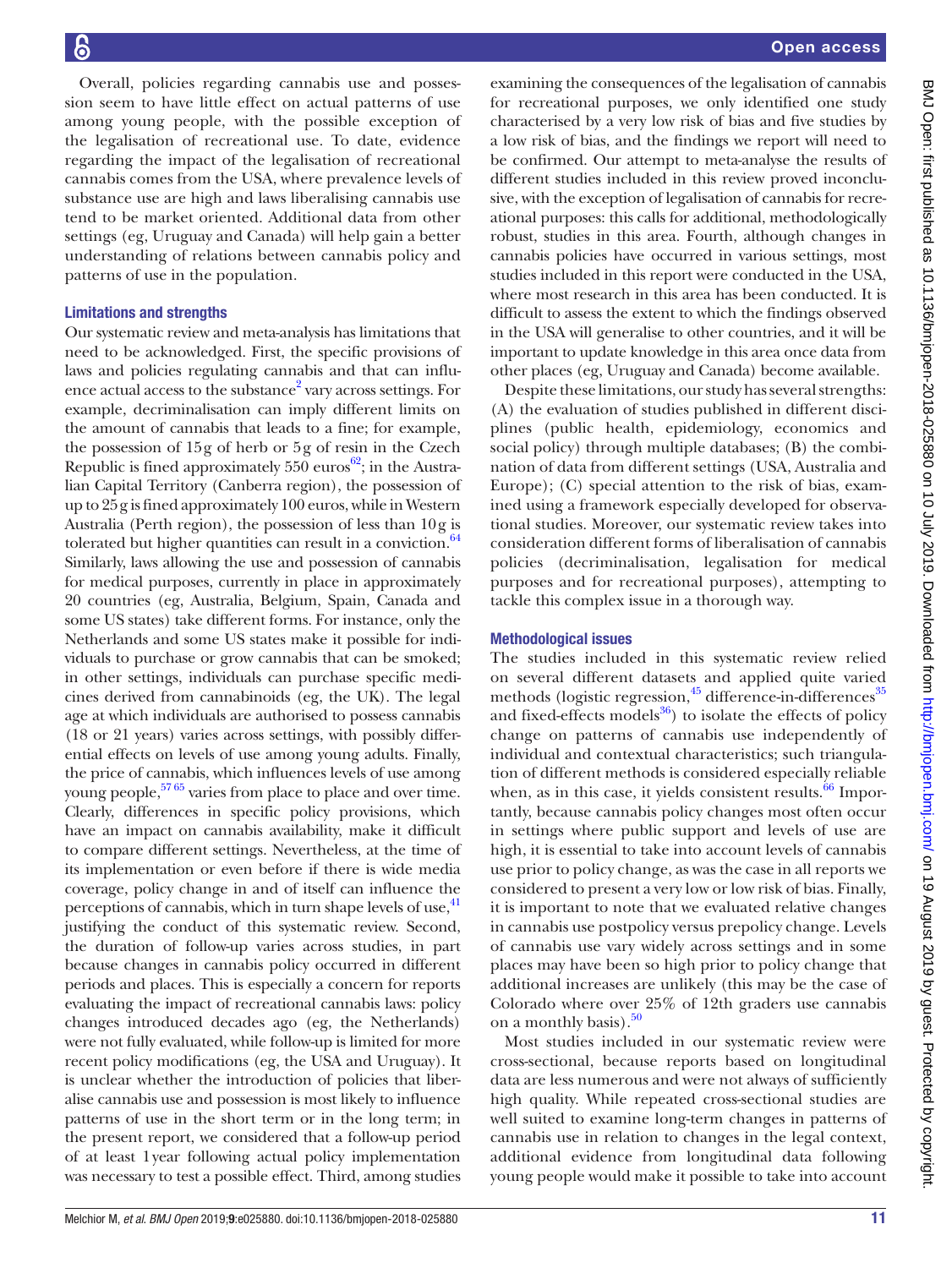individual characteristics and further strengthen the inference that can be drawn regarding the impact of cannabis policy change.

#### Implications

Summarising the available evidence, we found that, contrary to what has been observed in adults, $36\frac{5767}{2}$  cannabis decriminalisation and legalisation for medical purposes are probably not related to significant changes in patterns of use among adolescents and young people. This was also recently reported by a systematic review and meta-analysis that focused on medical cannabis laws and patterns of use in the preceding 30 days among adolescents. $68$  However, the legalisation of cannabis use for recreational purposes may lead to higher levels of use in this age group and a younger age at initiation. Several hypotheses have been proposed to explain this multifactorial phenomenon: (A) changes in the reporting of cannabis use; (B) a decrease in perceived harmfulness $^{41}$  $^{41}$  $^{41}$ ; (C) an increase in cannabis availability and access; and (D) a decrease in price (in legal outlets or on the black market). $69$  While the liberalisation of cannabis policy can have both collective and individual benefits (eg, decrease in costs of law enforcement, increase in quality control and reduction in individuals' difficulties with the legal system), these data suggest the possibility of small negative public health implications. Adolescents and young adults are especially vulnerable to the consequences of cannabis use, in terms of both biological and social devel-opment<sup>[70 71](#page-12-49)</sup>; therefore, policies that involve the legalisation of recreational use of cannabis need to be accompanied by prevention efforts targeted towards young people. The most effective prevention programmes aim to improve school climate and strengthen youths' psychosocial skills such as self-esteem and conflict resolution.<sup>7273</sup>

#### **CONCLUSION**

In recent decades, cannabis policies have been liberalised in different ways (decriminalisation, legalisation of use for medical or recreational purposes) and in various settings. Our systematic review and meta-analysis of 41 research articles published across disciplines (epidemiology, economics and social policy) and using a variety of datasets and statistical methods shows that cannabis decriminalisation or legalisation of use for medical purposes do not result in higher levels of use among youths. Legalisation of use for recreational purposes appears to possibly result in a small increase. It will be important to reassess whether this tendency persists over time, varies across subgroups of youths (male vs female, urban vs rural, socioeconomically disadvantaged vs favoured) and is comparable across settings, particularly as additional countries introduce changes in cannabis policy (eg, Canada). Repeated cross-sectional as well as longitudinal studies will be necessary to thoroughly evaluate adolescents' levels of cannabis use following changes in policy.

Contributors MM had the original idea for the study and proposed the study design. FH and MADS conducted the literature search, screened and selected the studies initially identified. MM, CB, MADS and MM-K read and evaluated the quality of the studies included. AN and FEK conducted the meta-analysis. MM wrote the initial manuscript and serves as guarantor. All authors contributed to interpreting the study findings and to the final manuscript.

Funding The authors have not declared a specific grant for this research from any funding agency in the public, commercial or not-for-profit sectors.

Competing interests None declared.

Patient consent for publication Not required.

Provenance and peer review Not commissioned; externally peer reviewed.

Data sharing statement No additional data are available.

Open access This is an open access article distributed in accordance with the Creative Commons Attribution Non Commercial (CC BY-NC 4.0) license, which permits others to distribute, remix, adapt, build upon this work non-commercially, and license their derivative works on different terms, provided the original work is properly cited, appropriate credit is given, any changes made indicated, and the use is non-commercial. See: [http://creativecommons.org/licenses/by-nc/4.0/.](http://creativecommons.org/licenses/by-nc/4.0/)

#### **REFERENCES**

- <span id="page-11-0"></span>1. United Nations Office for Drugs and Crime. *The world drug report 2016*. New York: United Nations, 2016.
- <span id="page-11-1"></span>2. Klieger SB, Gutman A, Allen L, *et al*. Mapping medical marijuana: state laws regulating patients, product safety, supply chains and dispensaries, 2017. *[Addiction](http://dx.doi.org/10.1111/add.13910)* 2017;112:2206–16.
- <span id="page-11-2"></span>3. European Monitoring Center for Drugs and Drug Addiction. *Decriminalisation in Europe? Recent developments in legal approaches to drug use. European Legal Database on Drugs (ELDD) comparative study. European Legal Database on Drugs*. Lisbon: EMCDDA, 2001.
- <span id="page-11-3"></span>4. Mendiburo-Seguel A, Vargas S, Oyanedel JC, *et al*. Attitudes towards drug policies in Latin America: results from a Latin-American Survey. *[Int J Drug Policy](http://dx.doi.org/10.1016/j.drugpo.2016.10.001)* 2017;41:8–13.
- 5. Cohn AM, Johnson AL, Rose SW, *et al*. Support for marijuana legalization and predictors of intentions to use marijuana more often in response to legalization among U.S. young adults. *[Subst Use](http://dx.doi.org/10.1080/10826084.2016.1223688)  [Misuse](http://dx.doi.org/10.1080/10826084.2016.1223688)* 2017;52:203–13.
- <span id="page-11-4"></span>6. McGinty EE, Niederdeppe J, Heley K, *et al*. Public perceptions of arguments supporting and opposing recreational marijuana legalization. *[Prev Med](http://dx.doi.org/10.1016/j.ypmed.2017.01.024)* 2017;99:80–6.
- <span id="page-11-5"></span>7. Volkow ND, Swanson JM, Evins AE, *et al*. Effects of Cannabis use on human behavior, including cognition, motivation, and psychosis: a review. *[JAMA Psychiatry](http://dx.doi.org/10.1001/jamapsychiatry.2015.3278)* 2016;73:292–7.
- <span id="page-11-6"></span>8. Hall W, Degenhardt L. The adverse health effects of chronic cannabis use. *[Drug Test Anal](http://dx.doi.org/10.1002/dta.1506)* 2014;6:39–45.
- <span id="page-11-7"></span>9. Azofeifa A, Mattson ME, Grant A. Monitoring marijuana use in the United States: challenges in an evolving environment. *[JAMA](http://dx.doi.org/10.1001/jama.2016.13696)* 2016;316:1765–6.
- <span id="page-11-14"></span>10. Cerdá M, Sarvet AL, Wall M, *et al*. Medical marijuana laws and adolescent use of marijuana and other substances: Alcohol, cigarettes, prescription drugs, and other illicit drugs. *[Drug Alcohol](http://dx.doi.org/10.1016/j.drugalcdep.2017.10.021)  [Depend](http://dx.doi.org/10.1016/j.drugalcdep.2017.10.021)* 2018;183:62–8.
- <span id="page-11-8"></span>11. Powell D, Pacula RL, Jacobson M. Do medical marijuana laws reduce addictions and deaths related to pain killers? *[J Health Econ](http://dx.doi.org/10.1016/j.jhealeco.2017.12.007)* 2018;58:29–42.
- <span id="page-11-9"></span>12. Chu YW. The effects of medical marijuana laws on illegal marijuana use. *[J Health Econ](http://dx.doi.org/10.1016/j.jhealeco.2014.07.003)* 2014;38:43–61.
- <span id="page-11-11"></span>Hall W, Lynskey M. Evaluating the public health impacts of legalizing recreational cannabis use in the United States. *[Addiction](http://dx.doi.org/10.1111/add.13428)* 2016;111:1764–73.
- <span id="page-11-15"></span>14. Mauro CM, Newswanger P, Santaella-Tenorio J, *et al*. Impact of medical marijuana laws on state-level marijuana use by age and gender, 2004-2013. *[Prev Sci](http://dx.doi.org/10.1007/s11121-017-0848-3)* 2019;20:205–14.
- 15. Carliner H, Brown QL, Sarvet AL, *et al*. Cannabis use, attitudes, and legal status in the U.S: a review. *[Prev Med](http://dx.doi.org/10.1016/j.ypmed.2017.07.008)* 2017;104:13–23.
- <span id="page-11-10"></span>16. Azofeifa A, Mattson ME, Schauer G, *et al*. National estimates of marijuana use and related indicators - National Survey on drug use and Health, United States, 2002-2014. *[MMWR Surveill Summ](http://dx.doi.org/10.15585/mmwr.ss6511a1)* 2016;65:1–28.
- <span id="page-11-12"></span>17. Moher D, Liberati A, Tetzlaff J, *et al*. Preferred reporting items for systematic reviews and meta-analyses: the PRISMA statement. *[PLoS](http://dx.doi.org/10.1371/journal.pmed.1000097)  [Med](http://dx.doi.org/10.1371/journal.pmed.1000097)* 2009;6:e1000097.
- <span id="page-11-13"></span>18. Wilson DB. Practical meta-analysis effect size calculator. 2018 [http://](http://www.campbellcollaboration.org/escalc/html/EffectSizeCalculator-SMD9.php) [www.campbellcollaboration.org/escalc/html/EffectSizeCalculator-](http://www.campbellcollaboration.org/escalc/html/EffectSizeCalculator-SMD9.php)[SMD9.php](http://www.campbellcollaboration.org/escalc/html/EffectSizeCalculator-SMD9.php) (Accessed 30 Apr 2018).